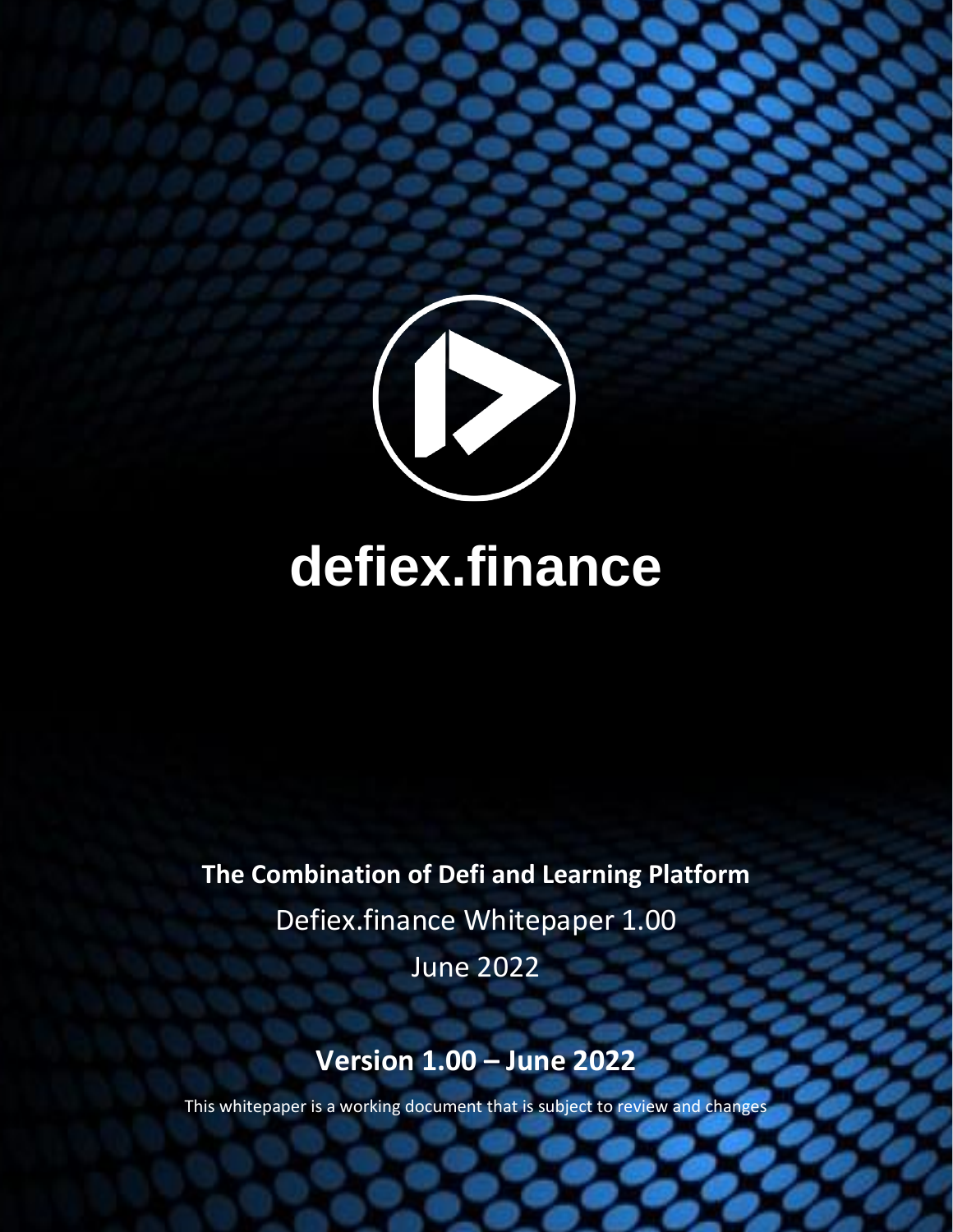

# **Table of content**

White Paper - Revision 1.00 © 2022 Defiex finance Definetworx LTD - London - UK - All rights reserved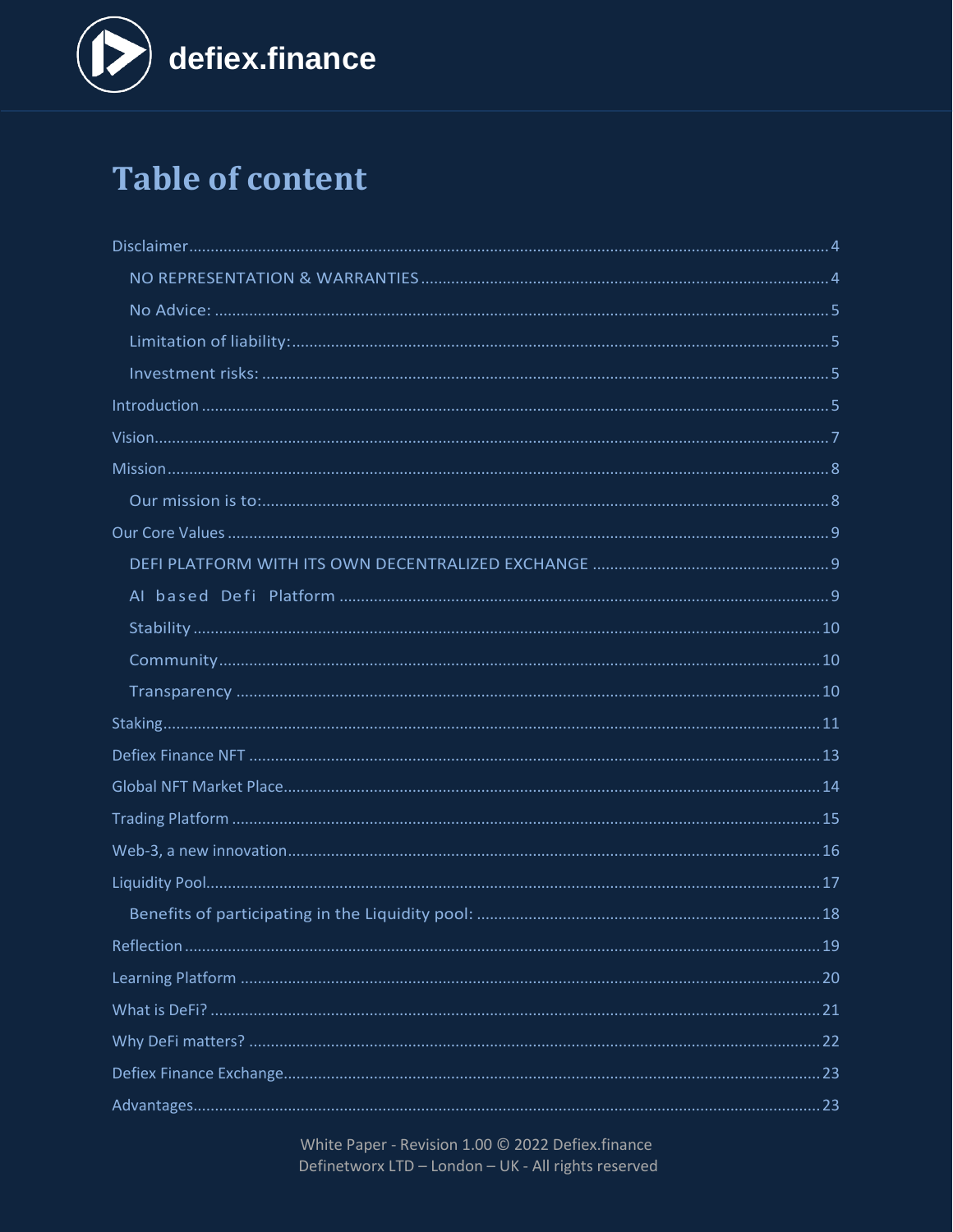

<span id="page-2-0"></span>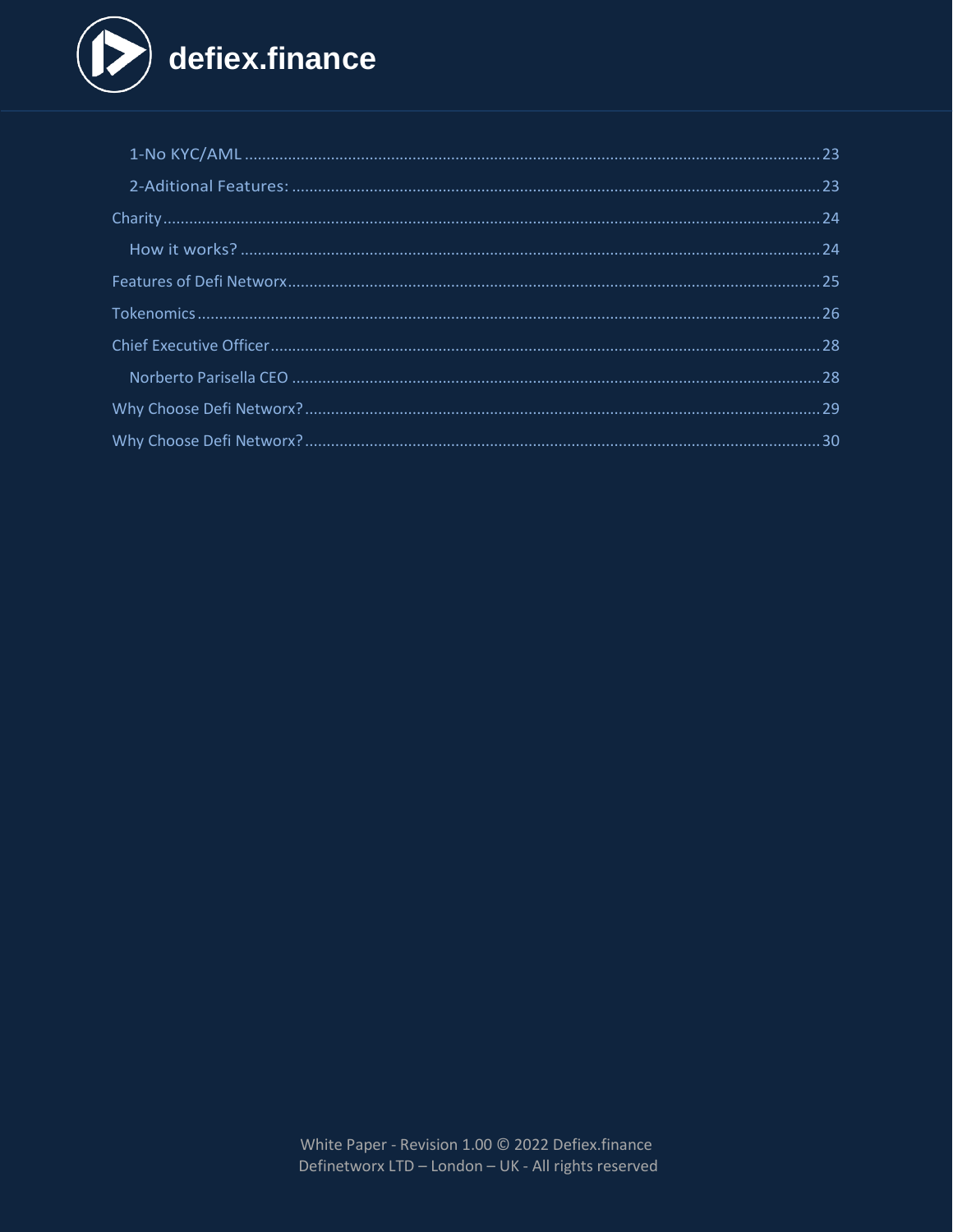

# **Disclaimer**

It is requested to read this legal disclaimer section with full attention. This white paper does not bound any individual to enter into any contract or enter into any binding legal commitment to the contribution. Thiswhite paper also does not constitute any form or any part of any opinion which can be considered advice, or which can sell, or which can solicit any offer by Trillions to purchase our token nor shall it be considered apart of any effect which can be used for the formation of contract or investment decision.

This white paper also does not have any capacity to bind any person to enter into any contract or consider ita binding legal commitment to the contribution of the whitepaper. Even no sales and even no cryptocurrency or any other form of payment can never be accepted based on this white paper. But be surethat any advancement or any date or any new information of this token will be made available for the private and public contributors.

It is also announced that the white paper has not been examined by any regulatory authority and it has not been approved by any legal firm so the information given in this white paper cannot be taken under the laws or any regulatory authority or under any rules of any jurisdiction. It is hereby announced that its publication, its distribution, its dissemination do not imply the applicable laws, the regulatory requirements, and the available rules.

#### <span id="page-3-0"></span>**NO REPRESENTATION & WARRANTIES**

The Tokens and the Available Information (including the Website and the White Paper) are supplied "asis" and without any explicit or implied claims or guarantees of any kind. You accept all responsibility andrisk for your use of the Available Information and the purchase and usage of any quantity of Tokens. If applicable legislation prevents all or part of the foregoing limitation of responsibility from applying toyou, the limits will only apply to you to the level permitted by law. Defiex Finance makes no assurances or promises about the outcomes that may be attained by utilizing this white paper. No one should make an investment choice without first contacting a financial professional and completing their due diligence and research.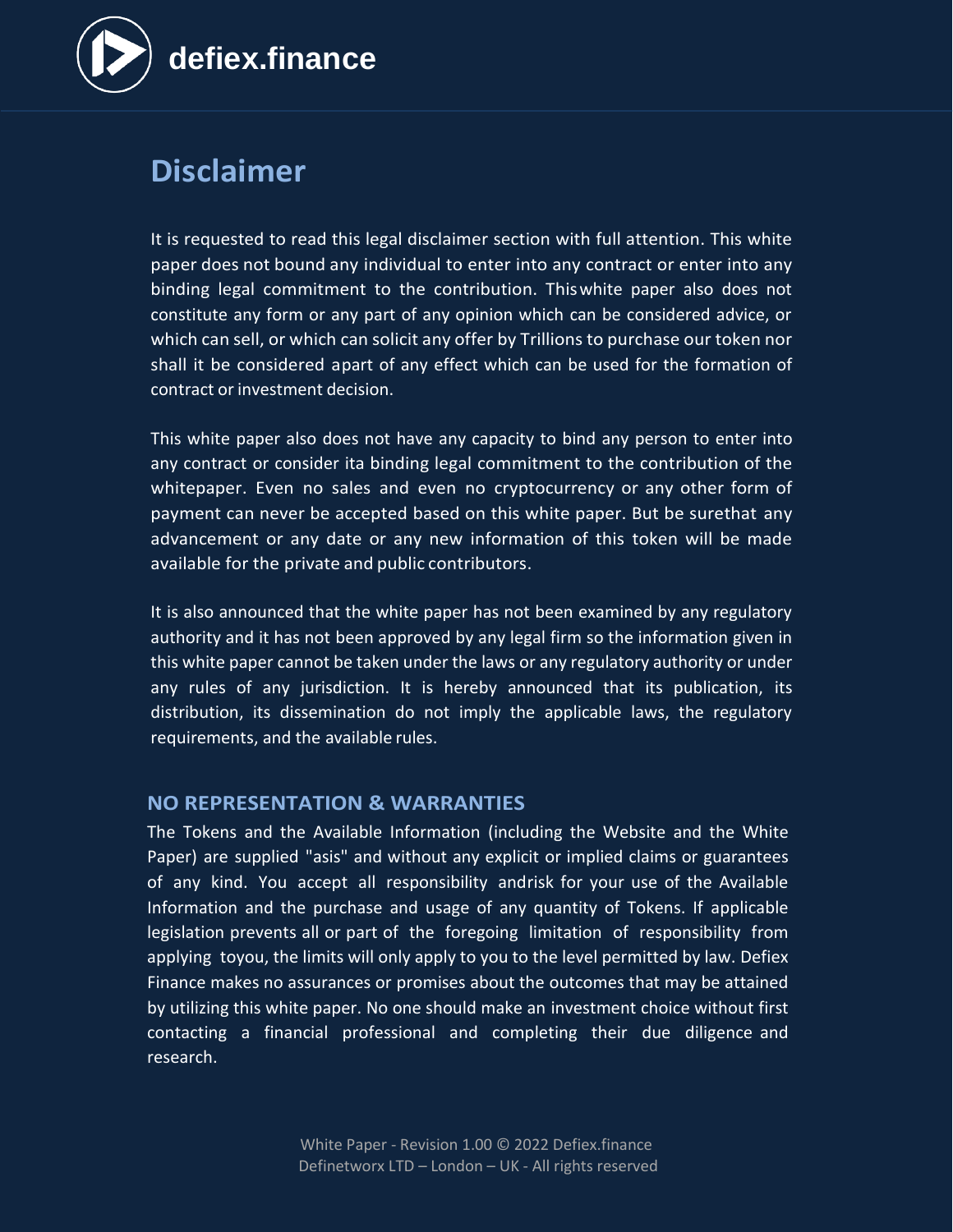

#### <span id="page-4-0"></span>**No Advice:**

Nobody is obligated to sign a contract or make a legally binding promise to donate as a result of readingthis white paper. This white paper also does not constitute any form or part of any opinion that could be construed as advice, or that could be used to sell or solicit any offer by our token, nor should it be construed as a part of any effect that could be used in the formation of a contract or an investment decision.

#### <span id="page-4-1"></span>**Limitation of liability:**

Defiex Finance takes no responsibility for any loss or injury coming from the use of this website's content, including written content, linksto third-party websites, data, quotes, charts, and buy/sellsignals.

#### <span id="page-4-2"></span>**Investment risks:**

Cryptocurrency trading has a high level of risk and is not appropriate for all investors. Before trading cryptocurrencies, tokens, or any other digital asset, you should carefully consider your investment goals, degree of experience, and risk appetite.

# <span id="page-4-3"></span>**Introduction**

Defiex Finance is all in one decentralized cryptocurrency platform of the modern world based on the binance smart chain. Defiex Finance is designed as a high-performance to provide many services in 1 platform.

We are launching a new and revolutionary educational platform that includes all the latest technologies and companiesin DEFI and decentralizesthe ecosystem. Staking will allow users to earn yield in a form of Defiex Finance tokens. We are revolutionizing the market with a more open, accessible, and fair global financial system, with a decentralized Binance-powered crypto exchange. Unlike, other conventional platforms, our wallet allows investors to generate more value for users' crypto-assets.

Defiex Finance is also going to launch its coin to raise capital for investment.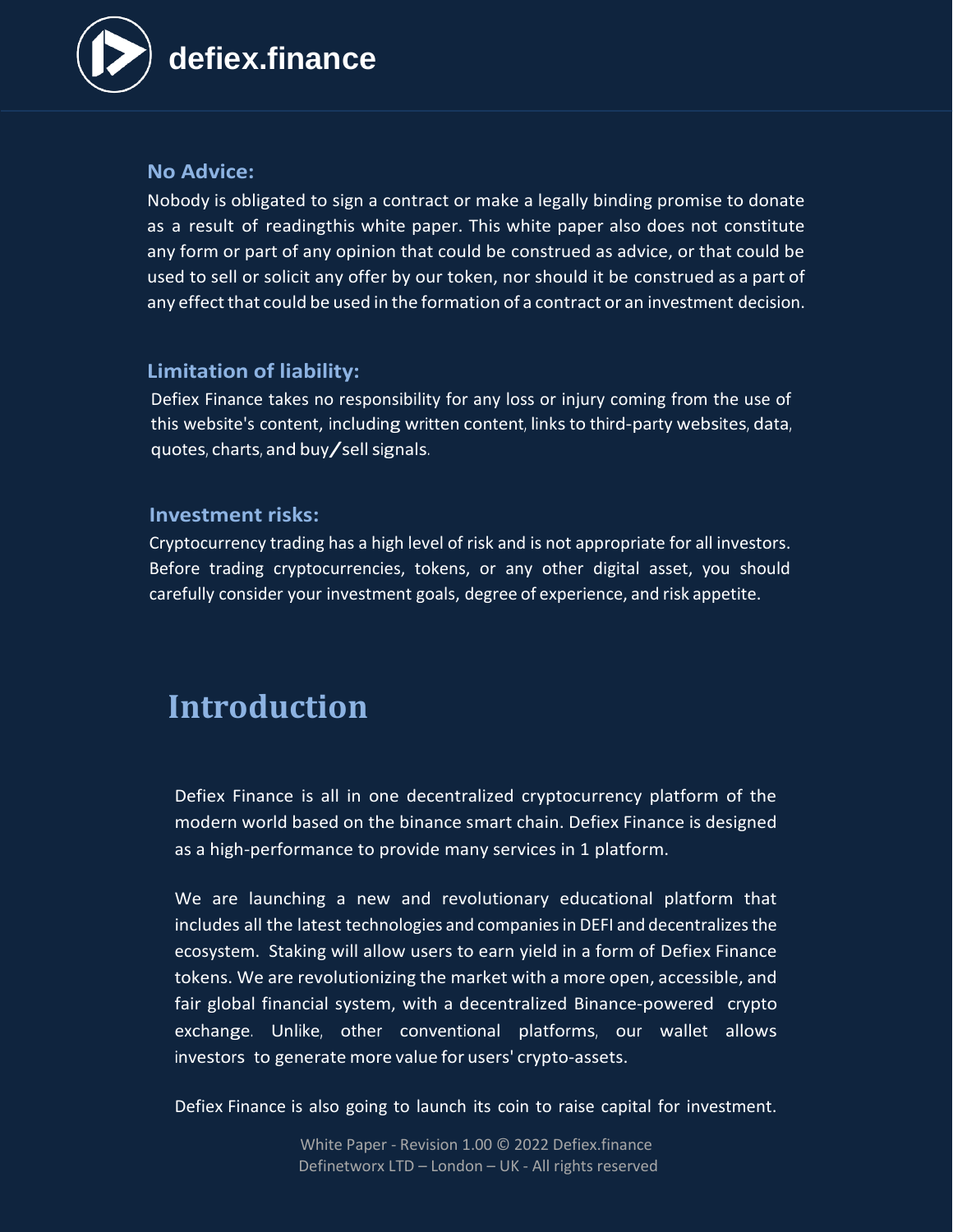**defiex.finance**



We also develop in-house our own projects like decentralized exchange, Tokenization, learning platform, and many others.

Defiex Finance serves as a global center for everyone interested in learning more about decentralized blockchain technology. Our classes are designed to introduce and educate each student about the world of cryptocurrency. The Defiex Finance token can be used to donate to charities. Part of the fees will go toward afforestation and tree planting. The choice of the type of tree that will be planted can be made by the customer when purchasing the token.

Liquidity providers are compensated with LP tokens for their services. The Defiex Finance protocol ensures that the assets of token holders are promptly seized and locked for liquidity. Automatic LP is the Defiex Finance token's secret.

A decentralized system allows people to engage in trade directly with each other. Blockchain is a technical development that has the potential to offer users more privacy and security. In reality, theadvent of all-in-one service providers like these 'crypto-banks' looks to put the power of sophisticated AI systems and real-time world currency measures in the hands of anybody who is skilled. Because of their decentralized character, crypto-banks can provide solid solutions to a wide range of business and personal consumers. On the Blockchain, no one can cancel a transaction, trace a user, orblock a wallet.

We are now in the early stages of building web3, which will reward and motivate communities for maintaining and developing key infrastructure. Web3's decentralized networks provide an alternative to the current digital state of affairs.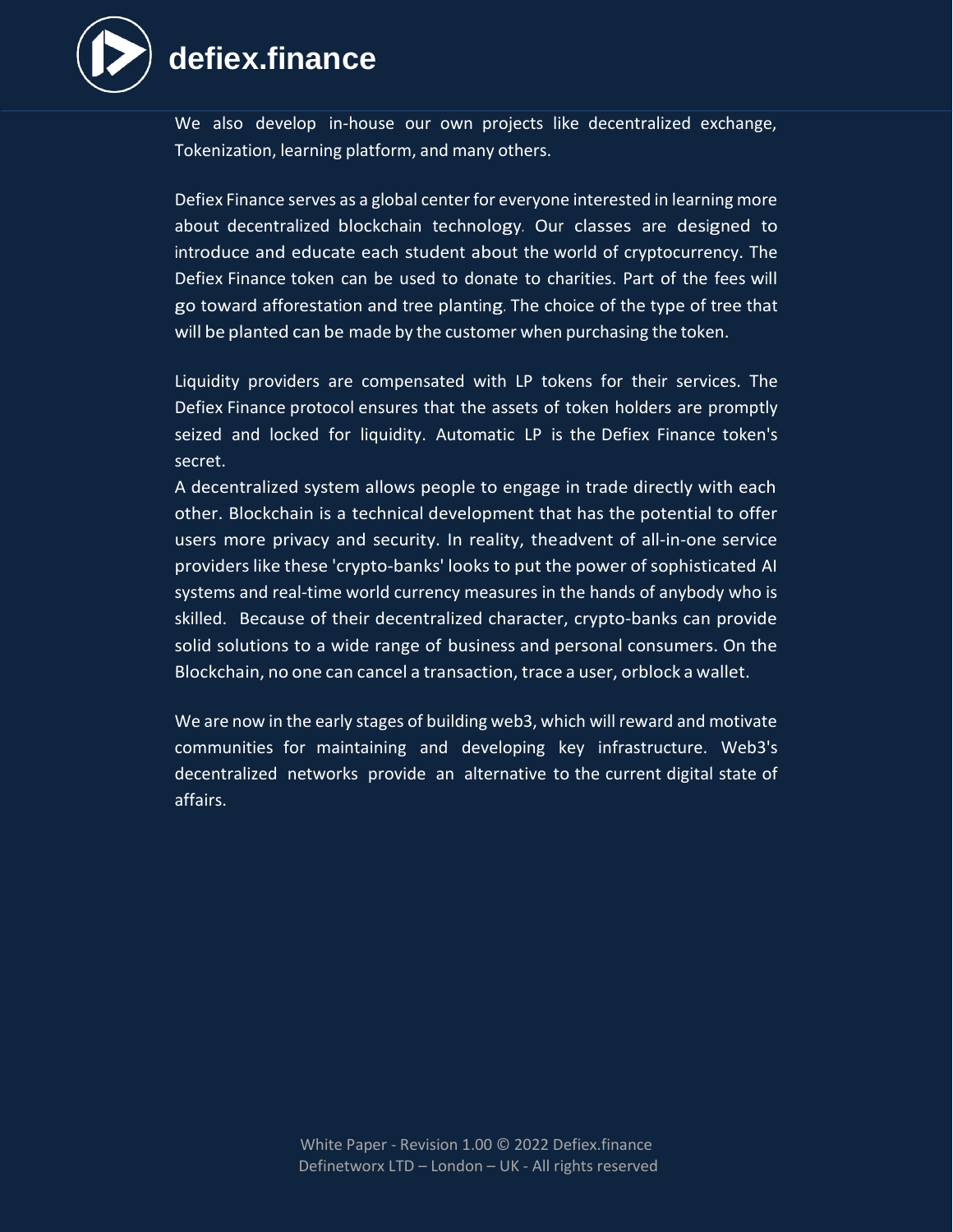

# <span id="page-6-0"></span>**Vision**

The company is oriented to grow and make its partners grow exponentially over the next 3 years. How?

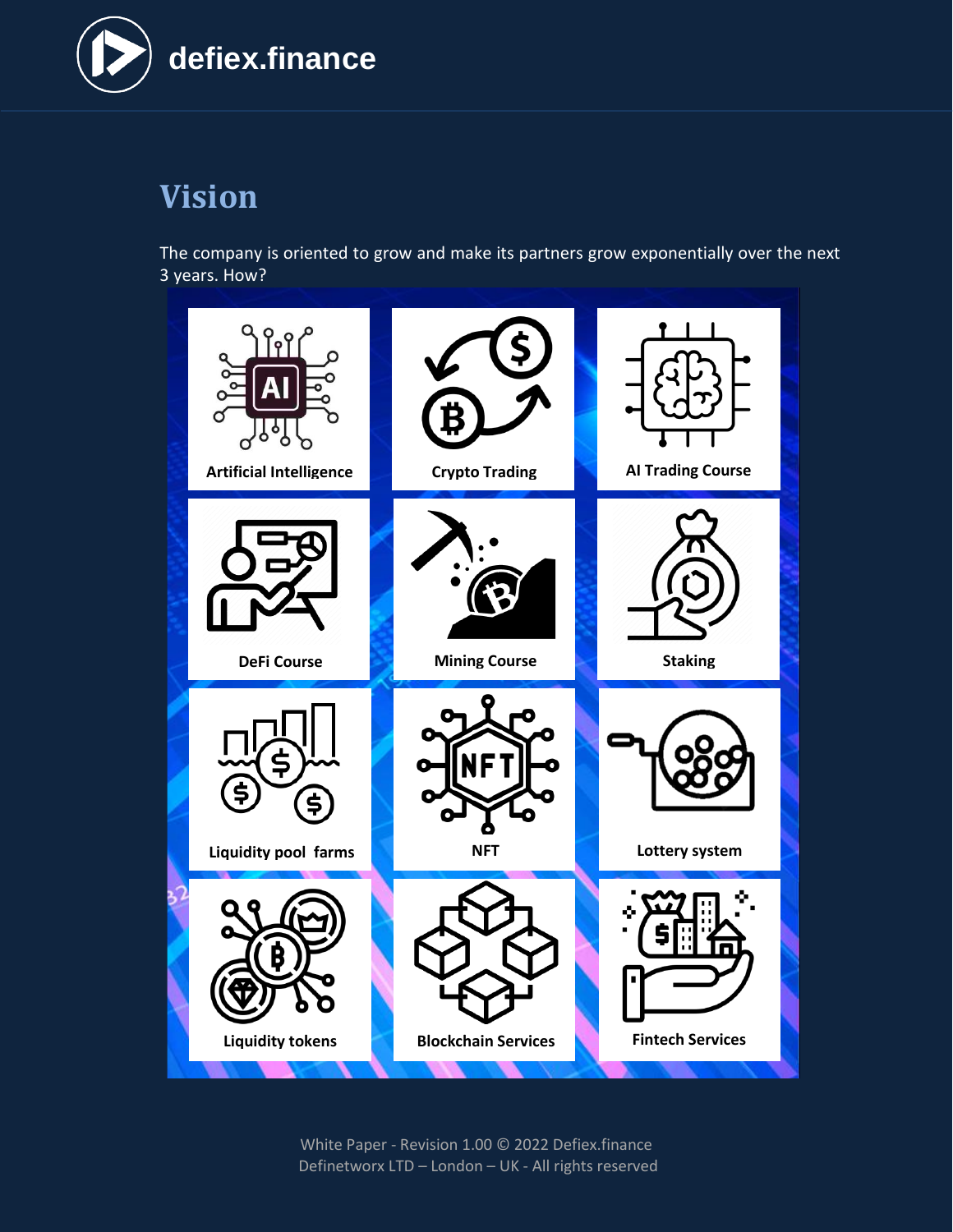**defiex.finance**



Diversification is the basis of the com pany's vision, in order to be able to count on a sustainable system capable of satisfying the expectations of our partners.

The vision of our company is not only oriented to financial growth, it is also oriented to growing in an eco- sustainable way. Defiex Finance is the first company engaged in network marketing to have started a decarbonization processthat will soon bring our company's CO2 emissions to 0.

In fact, Defiex Finance will donate part of the fees in favor of afforestation and tree planting and the choice of the type of tree that will be planted can be made by our customer when purchasing the package.

Financial growth in an eco-sustainable way is the vision of Defi Networx. Defiex Finance also envisions launching web-3 applications along with DeFi ecosystem.

### <span id="page-7-0"></span>**Mission**

Our mission is to provide a channel for everybody to flourish under a truly globalized and populist approach to financial assertion and transparency paradigm.

Defiex Finance is a token created in the DeFi world further to maximize the utilization ofthe Defiex Finance NFT, trading platform, and NFT marketplace, as well as for charitablereasons. Defiex Finance will connect with many charities to eradicate aforestation.

#### <span id="page-7-1"></span>**Our mission is to:**

- Build an educational platform for people who want to get educated in the DEFI Space and Decentralized technologies.
- Provide every holder with simple and effective ways to gain exposure to digital assets.
- Lower the barrier for entry to a more advanced financial ecosystem.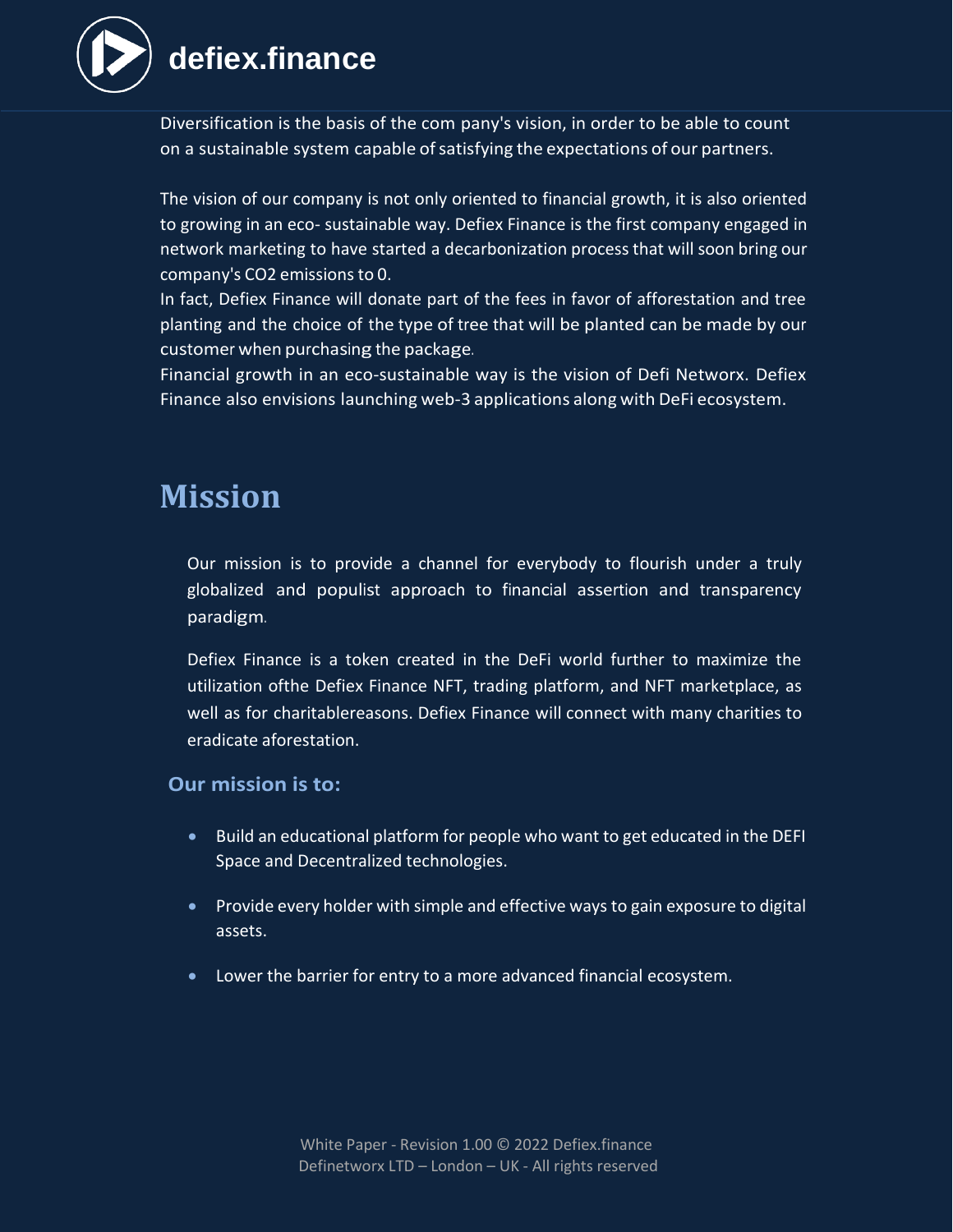

- Operate as a community-focused and community-driven digital asset, fully decentralized in every sense of the word.
- Decrease volatility and increase positive price pressure in digital asset staking.
- Provide a marketing platform for other crypto projects.
- Providing opportunities for every person to take the more calculated decisions in investing their money.
- We also want to develop our own projects like decentralized exchange, Hybrid Blockchain, and Tokenization.
- Defiex Finance launches a Reward Period Montly.

### <span id="page-8-0"></span>**Our Core Values**

#### <span id="page-8-1"></span>**DEFI PLATFORM WITH ITS OWN DECENTRALIZED EXCHANGE**

This DEFI Platform is a new cryptocurrency exchange that has been designed to allow it to be an online tool for everyone. Its major goal is to provide users with a straightforward platform to buy, sell and swap cryptocurrency in the safest, most secure manner possible. This project has been completed after months of research and development by an experienced team of market experts who have considered all the risks associated with trading cryptocurrencies.

#### <span id="page-8-2"></span>**AI based Defi Platform**

The Defi Platform is an AI-based platform that tracks and optimises the performance of financial traders globally. Defiex Finance pride itself in providing a solution to both the trader and investment industry by placing the power back into their hands through our artificial intelligence. With this unique combination of quantitative and qualitative analysis, we can produce pertinent information and create an environment where traders can succeed.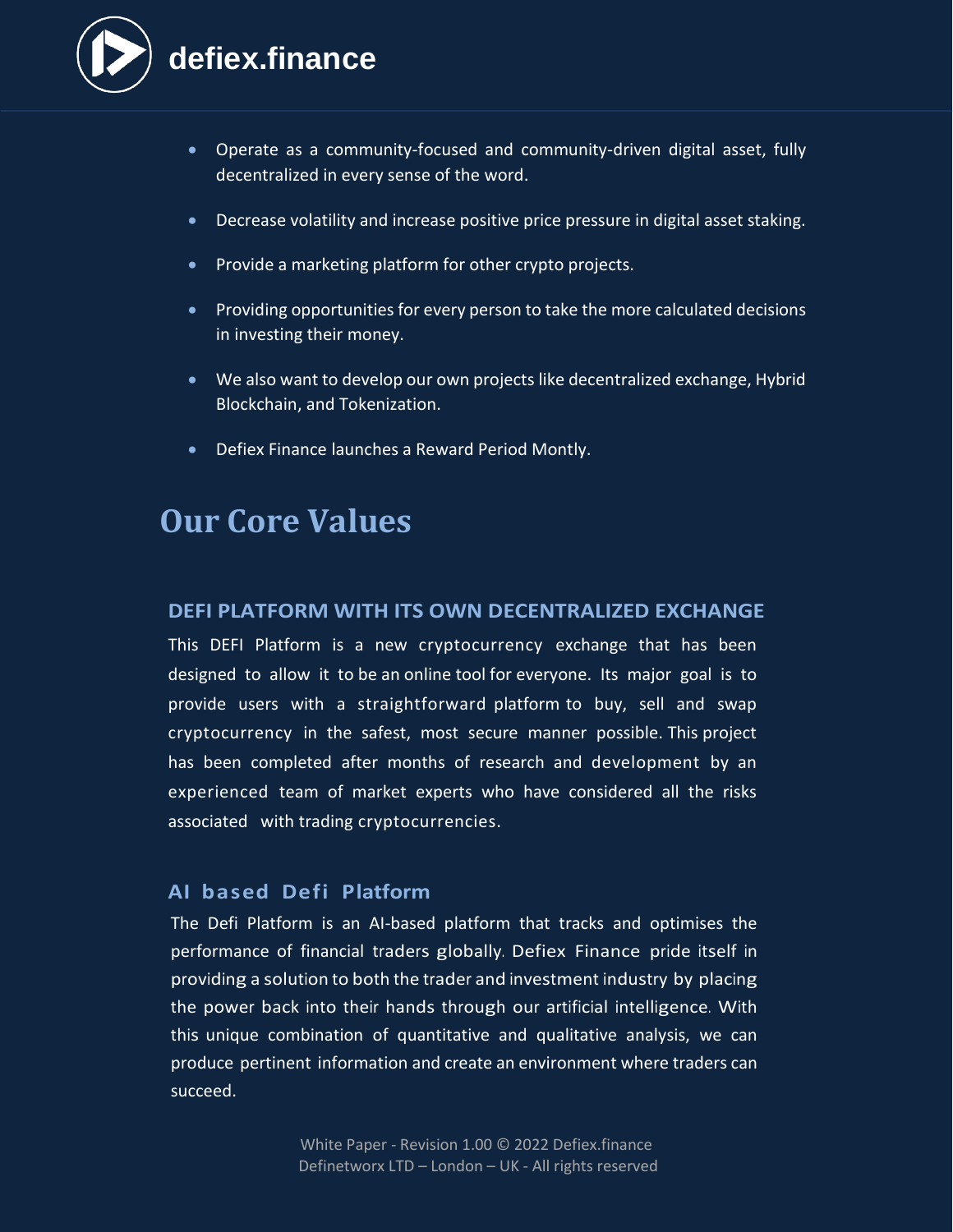

#### <span id="page-9-0"></span>**Stability**

We aim to provide a stable and growing platform that promotes users to hold the money in order to earn rewards by using our innovate tokenomics integrated in our smart contract. Each of the core development team's wallet addresses will be published on the website from the beginning, letting anyone to view their transactions at any time.

#### <span id="page-9-1"></span>**Community**

Community isthe number one value of the Defiex Finance ecosystem. In the beginning, we asked if a project could succeed on the back of a decentralized, community effort. Defiex Finance prevailed due to the strength of its community members and investors. Our collaborative, Like-minded community isthe bedrock of the project.

#### <span id="page-9-2"></span>**Transparency**

For far too long, cryptocurrency projects have gotten away with unscrupulous tactics and secret development teams. With crystaldefined objectives, a face for each member of our fantastic and evergrowing staff, and trackable accounts displaying what we spend through our development wallet, we aim to blow the roof down.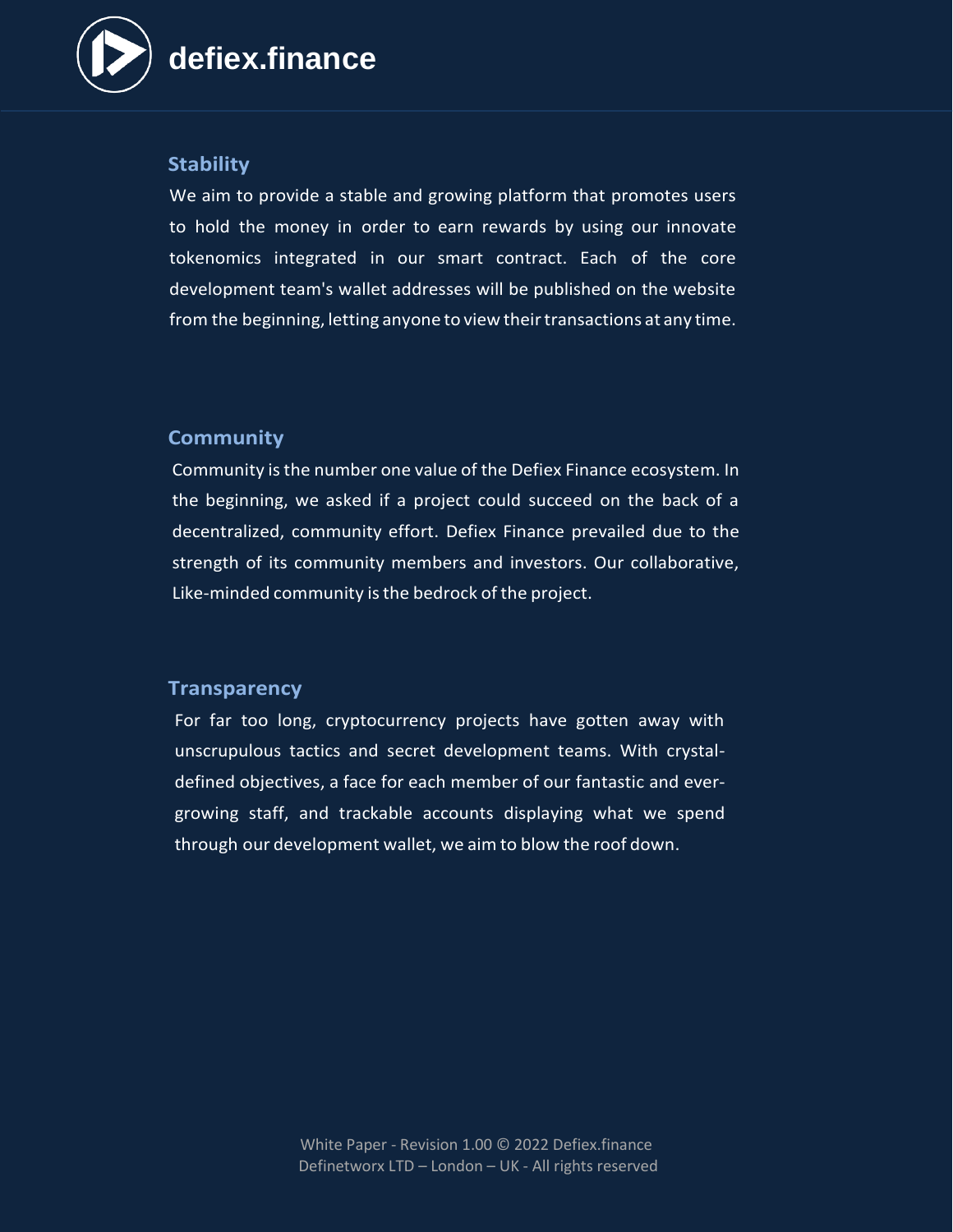

# <span id="page-10-0"></span>**Staking**

Staking is advantageous in crypto-currencies since it generates incentives and passive income by maintaining the currency on any market. In a decentralized system, the simplest method is to own a currency and stake the pool. However, staking consumes much more energy and poses a greater risk than crypto mining. Defiex Finance can help you. Defiex Finance introduces the new concept of web 3. In Web  $3$ , the shares are called tokens or cryptocurrencies, and they represent ownership of decentralized networks known as blockchains. If you hold enough of the tokens, you will have a say over the network. Holders of governance tokens can spend their assets to vote on the

**The Defiex Finance enables users to stake, store, and earn Rewards:**

- $\checkmark$  Simple to operate. It works just like any other program or wallet that you use daily. Extremely secure. It's just a case of safeguarding your private key.
- $\checkmark$  Enables cross-border transactions in real-time. And they are barrier-free, intermediary-free transactions. Transaction costs are minimal. Transferring money is much cheaper than with conventional institutions.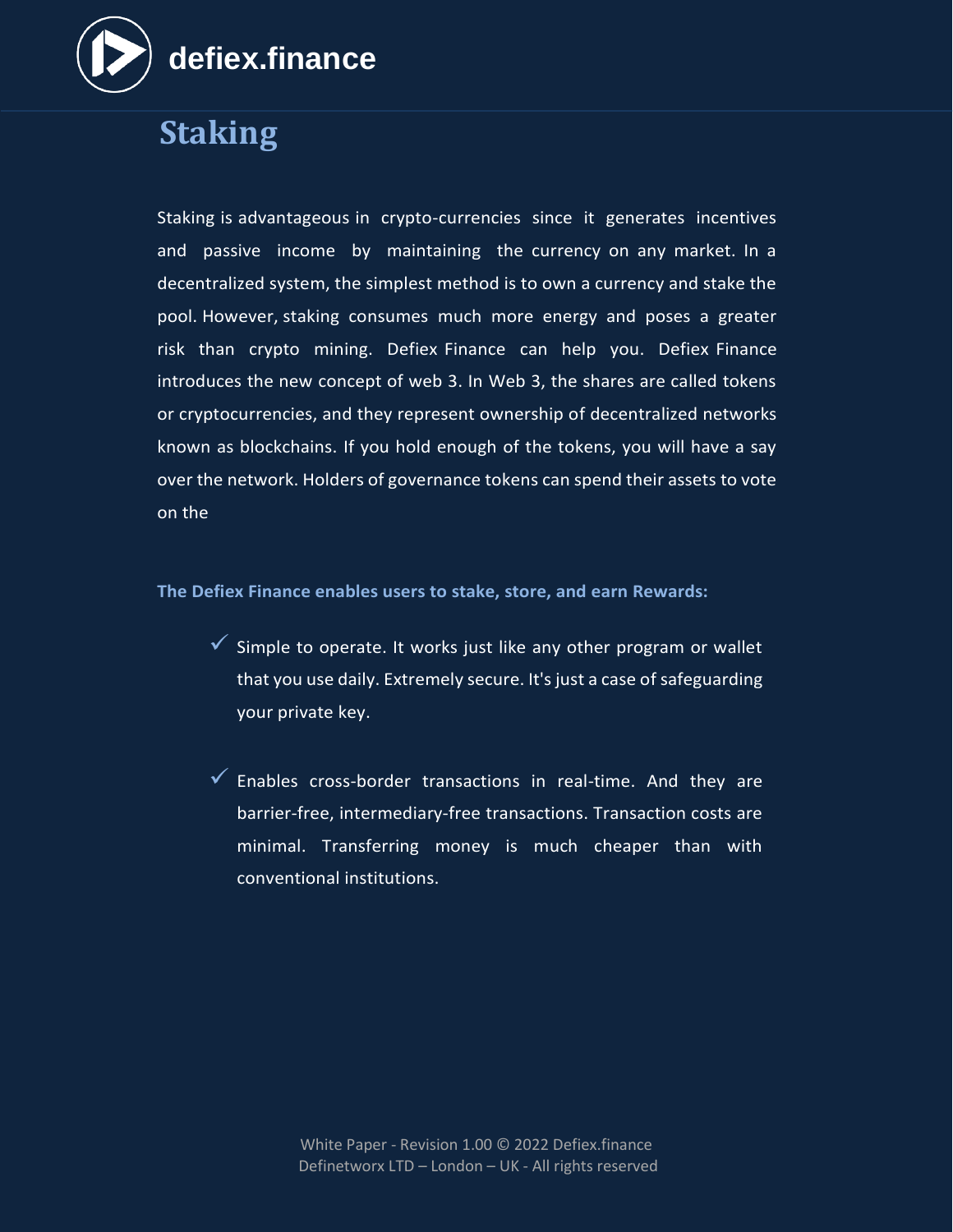

These Digital assets are earned by staking and easily transferred and unaffected by fraud.

----------------

Security and privacy are the most urgent issues in today's society, and Defiex Finance offers a fast and secure gateway guaranteed by the Defiex Finance contract, placing him ahead of the competition. Additionally, Defiex Finance offers a platform for staking cryptocurrency to its clients.

. . . . . . . . . . . . . . . . . .

Stakeholders are compensated for managing and maintaining control over their digital assets. The receiver receives passive income as a result of Holding.

As Proof of stake blockchains are less energy- consumers, they are more environment friendly. Thus, they have a lower carbon footprint and have little or no environmental effects.

The word "scalability" is often used in the Blockchain business. It refers to a computer processor's ability to be used or produced in a variety of ways. As shown by IMME increased transaction output and lower transaction costs, proof of stake techniques allow greater scalability.

Proof of stake blockchains is always inexpensive and less energy- consuming platforms with no particular and expensive hardware requirements. Unlike proof of work chains, PoS is more costeffective and eco-friendly. So, the stakers can earn more passive income by using Defi Networx.

u۱,

----------------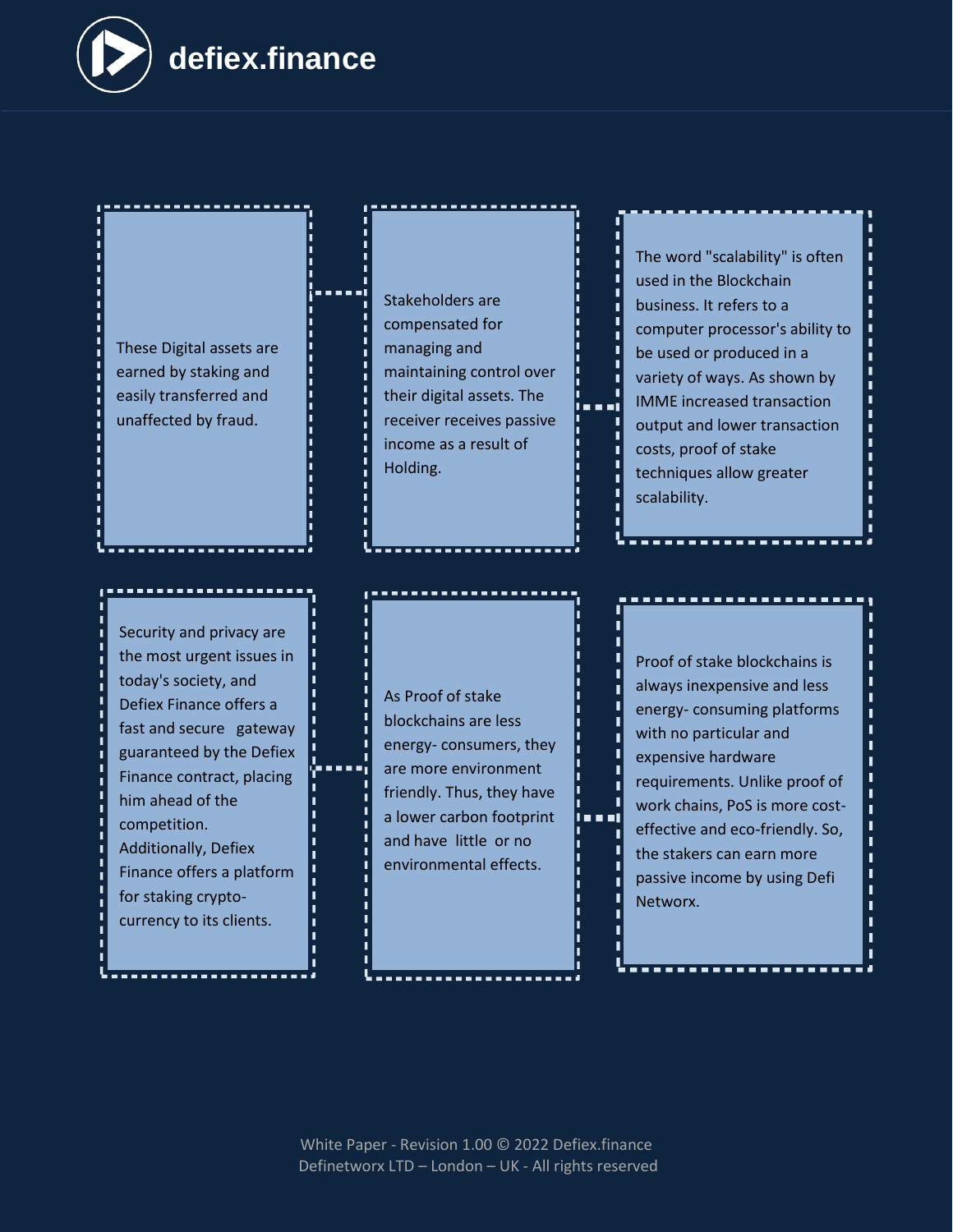

# <span id="page-12-0"></span>**Defiex Finance NFT**

Transparency, authentication, ownership, provenance, copyright, and forgery have all been issues in the NFT industry for a long time. Moreover, the industry has historically been restricted to the elite who can manage to invest millions of dollars on a single piece of art On the other hand, is unquestionably intended to be enjoyed by everyone, and it can transcend all social and economic barriers.

Fortunately, with our designed ecosystem, the obstacles outlined above are nearly resolved. And, as of today, the industry has created and effectively deployed amazing and sophisticated pieces of art. we are ready for transformation in the way NFT is purchased, marketed, sponsored, loved, and even made.

There will be an internal NFT marketplace where players will be able to improve their power and the economy by letting them trade, sell or acquire NFTs. The marketplace will use Defiex Finance as its default token and users will stipulate the price of their NFT however they see fit, so be on the lookout for the next bargain!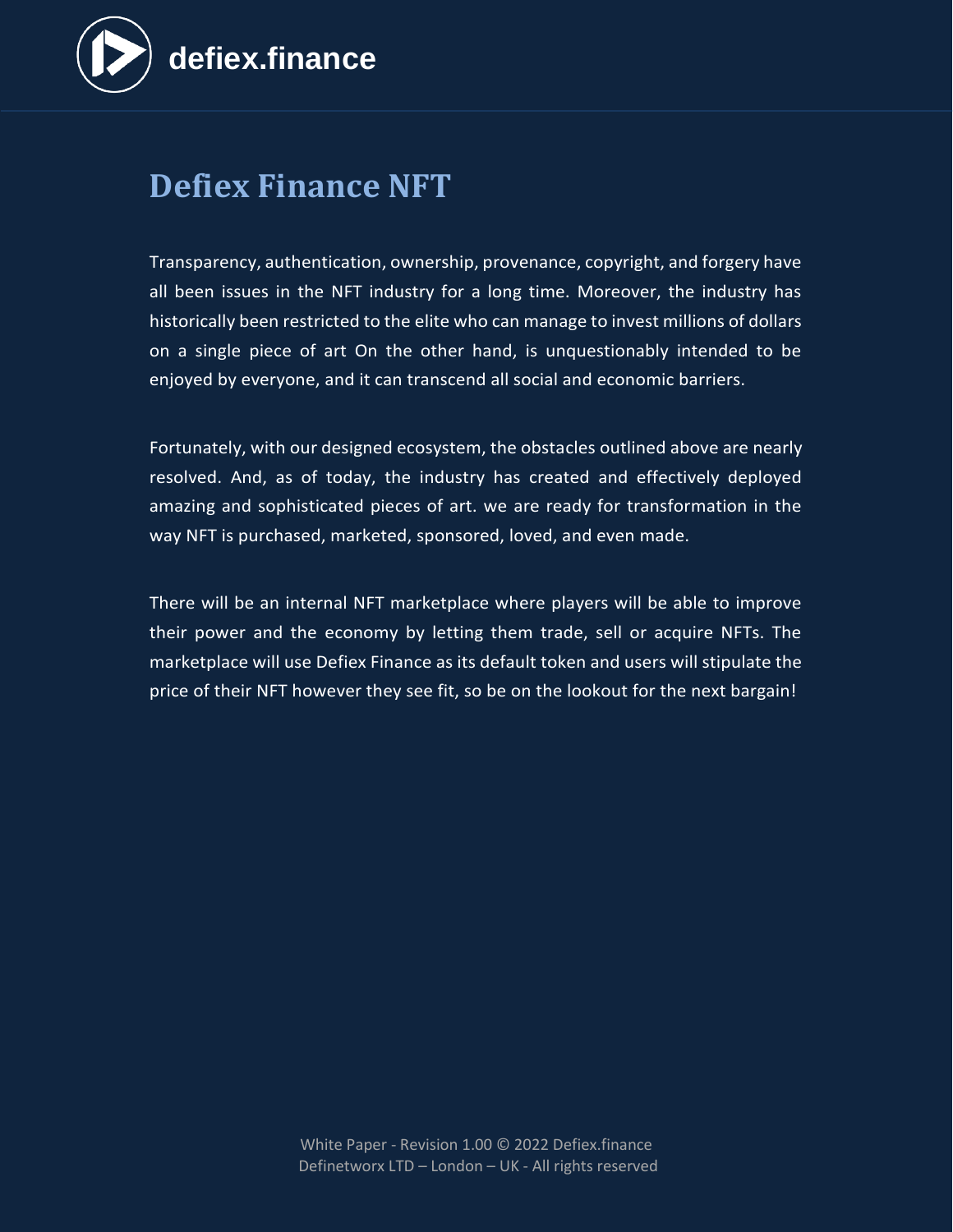

# <span id="page-13-0"></span>**Global NFT Market Place**

Last year, the popularity of non-fungible tokens skyrocketed, with multimilliondollar sales smashing records. According to a new estimate, the NFT market will surpass \$40 billion in 2021. According to DappRadar, the trade volume of NFTs in 2021 was \$24.9 billion. This is an increase from \$95 million in 2020. In 2021, there were 2.7 million unique active wallets as a proxy for users, with 49 percent of those users connected to NFT games. Despite the average NFT price fluctuating between \$6,900 and \$1,300 in January, a record-breaking 2.4 million NFTs (worth \$4.8 billion) were traded on OpenSea. The total sales value over the previous 30 days was around 87 million dollars as of February 15, 2022.

In 2020, NFT projects in art and gaming were both valued at several millions of dollars, but they were significantly smaller than in 2021.

| <b>CHARACTERISTICS</b> | 2018     | 2019        | 2020     | 2021     |
|------------------------|----------|-------------|----------|----------|
| <b>ALL</b>             | 36.77    | 24.02       | 66.78    | 13,981.9 |
| <b>COLLECTIBLE</b>     | 13.86    | 2.71        | 16.45    | 7,130.05 |
| <b>GAME</b>            | 5.191    | 11.59       | 15.26    | 2,153.82 |
| <b>ART</b>             | 0.05     | 0.45        | 17.11    | 2,107.57 |
| <b>METAVERSE</b>       | 16.351   | 5.38        | 15.97    | 630.99   |
| <b>UTILITY</b>         | 1.29     | 4.11        | 2.41     | 75.5     |
| <b>DEFI</b>            | $\Omega$ | $\Omega$    | $\Omega$ | 19.75    |
| <b>UNDEFINED</b>       | 0.03     | $\mathbf 0$ | $\Omega$ | 1864.22  |

**Fig; Market size of NFT in different segments worldwide 2018-2021**

White Paper - Revision 1.00 © 2022 Defiex.finance Definetworx LTD – London – UK - All rights reserved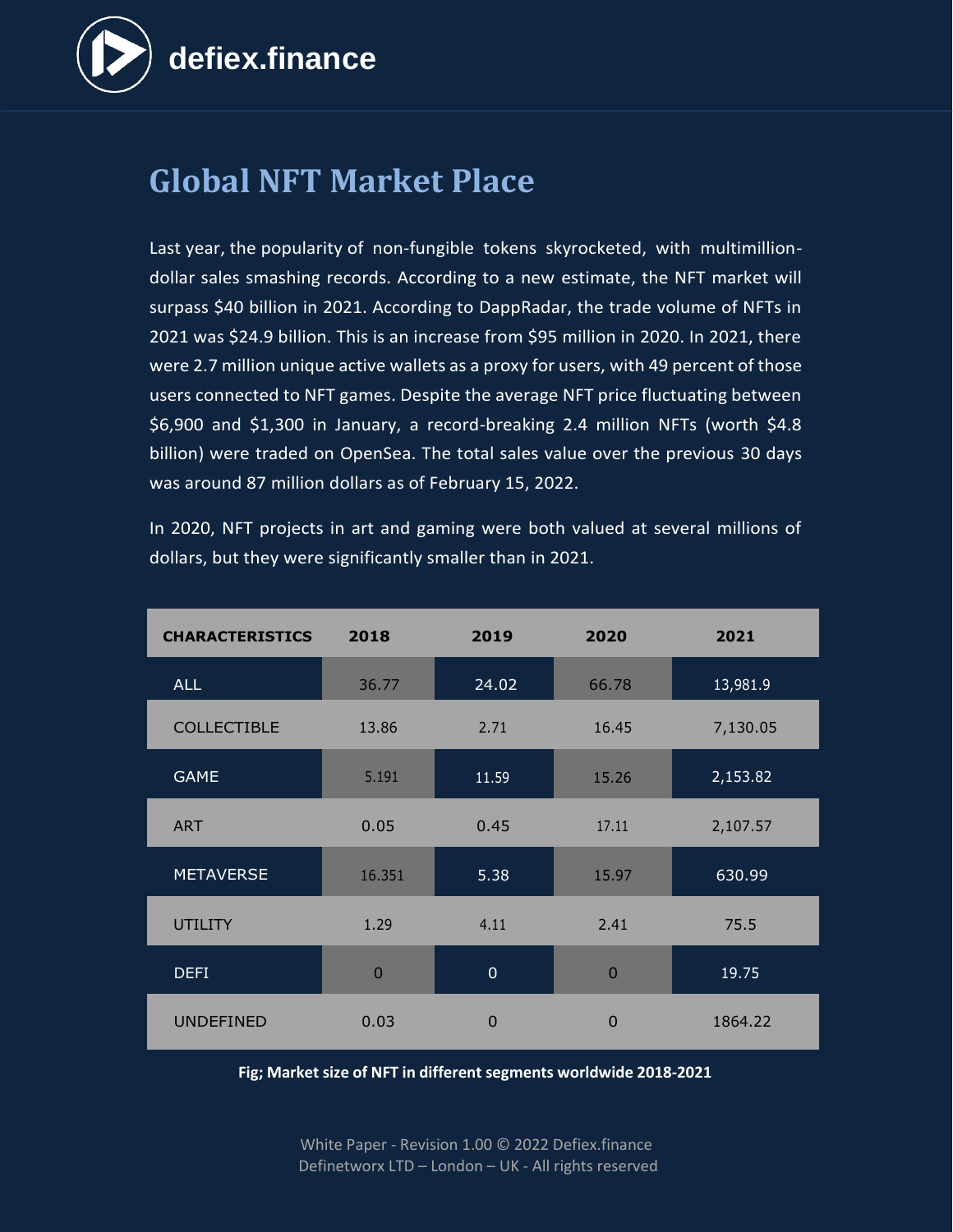

# <span id="page-14-0"></span>**Trading Platform**

Defiex Finance aims to be simple and feature-rich as a trading platform where anyone can trade with ease. It offers algorithms to automate your trading, the ability to copy other traders' or Defi's trades, access to a plethora of investment tools and instruments with just one click, a simplified order entry process and much more!

Experience our newest platform that has been designed for you, the ultimate trader. It has a clean interface, easy navigation and tons of rich features. Defiex Finance Trading is your trading playground where you can place your trades easily and make a profit from the financial market.

Defi's goal is to be an all in one solution for traders of all levels. Our trading platform has been designed for users to be simpler but also feature-rich at the same time. We have removed the unnecessary clutter to allow you to see the most important information first. Of course, experienced traders will still love our tools, while newbie traders will certainly love our variety of features that they can use to their advantage once they are ready to master the art of trading.

We have kept our platform simple and easy to use. But don't let our simple interface fool you. We have plenty of advanced features that will be useful to all types of traders. To help make your trading easier, we offer a large selection of technical indicators, indicators builder to create your trading system, auto-trading tools, drawing tools and much more!

This feature is useful for individuals who want to learn from the best. The advanced order entry process will help you do more with less. Our platform offers a variety of financial instruments that anyone can trade-in. You can practice with a simple trading account or use your cash for real 24/7 trading. Let your imagination be the limit!

One of the most interesting features available within our platform is that it allows users to enter their trades in real-time and make a profit based on their prediction and investment decisions. This feature will improve your profitability and profitability while you're testing out new strategies.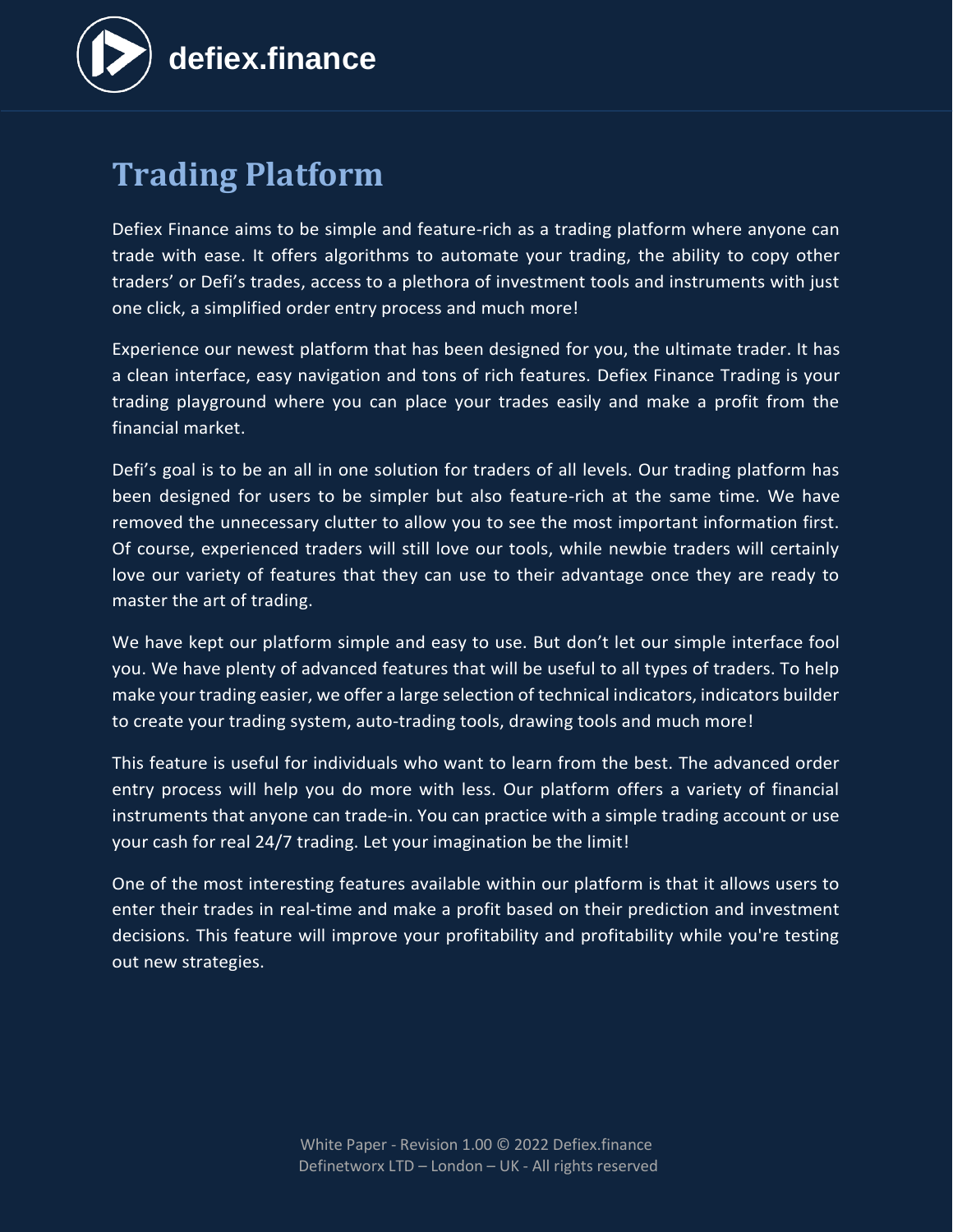

### <span id="page-15-0"></span>**Web-3, a new innovation**

We are now in the early stages of developing web3, in which communities are incentivized and rewarded for maintaining and developing core infrastructure. The decentralized networks of web3 offer an alternative to the broken digital status quo.

While centralization has helped billions of people get access to amazing technologies, many of which were free to use, it has also stifled innovation. Right now, companies that own networks have unilateral power over important questions like who gets network access, how revenue is divided, what features are supported, how user data is secured, and so on. That makes it harder for startups, creators, and other groups to grow their internet presence because they must worry about centralized platforms changing the rules and taking away their audiences or profits.

The classic challenge of decentralized networks is that they are public goods. Without a central entity to control decisions and capture profits, it is hard to incentivize their maintenance and development. Crypto helps solve this problem through decentralized coordination and providing economic incentives for development. web3 will put power in the hands of communities rather than corporations.

Decentralized networks are an important counter to the fragility of centralized applications. For example, in June 2021, internet users were unable to connect to top websites—including The New York Times, the Guardian, Twitch, Reddit, and the British government's homepage—because a single company, Fastly, was crippled by a software bug. Decentralized systems avoid single points of failure. Decentralized networks can also neutralize the unilateral control exerted by centralized platforms.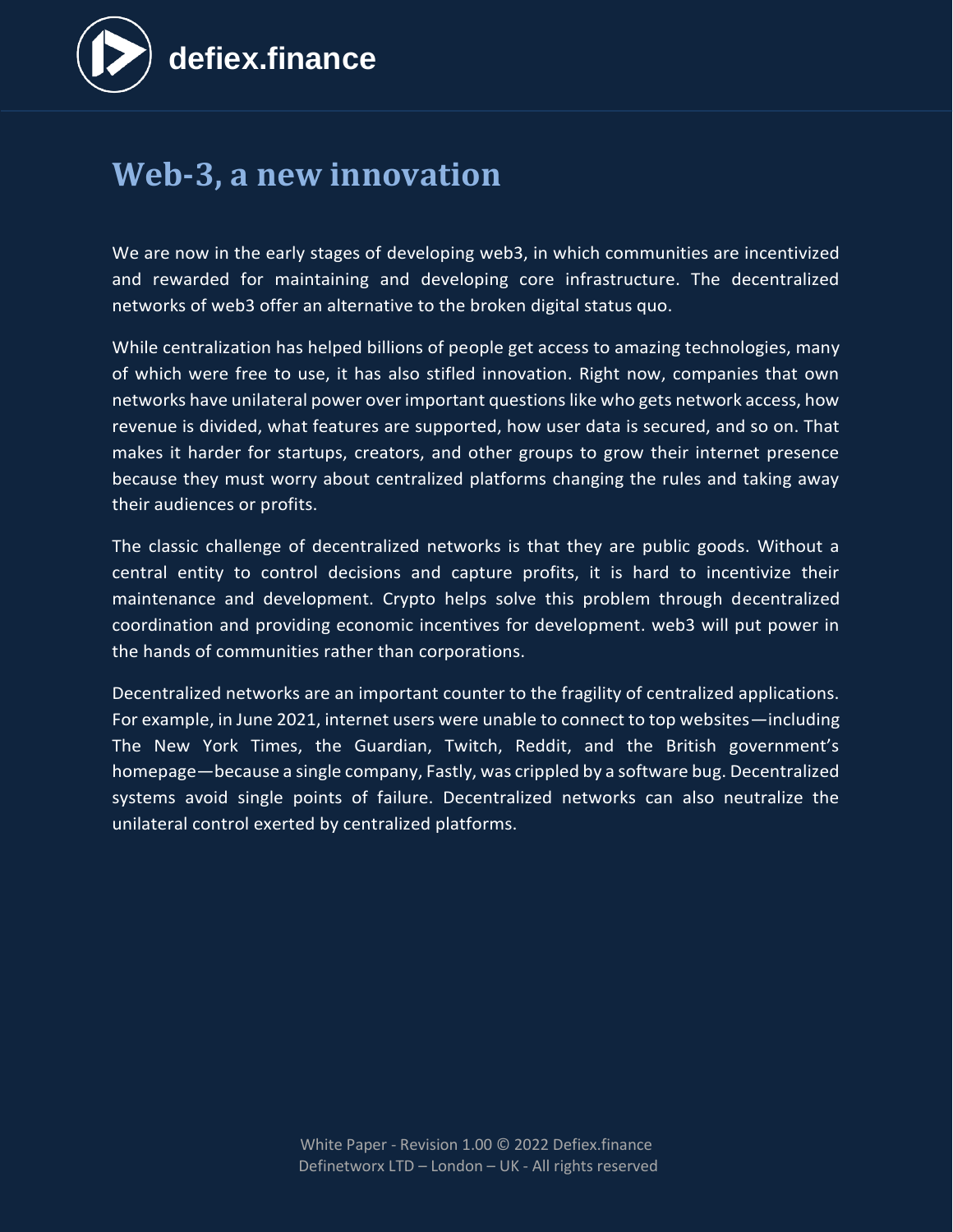

# <span id="page-16-0"></span>**Liquidity Pool**

Liquidity providers receive LP tokens for providing liquidity. Users pay fees for trading on DEX, which is allocated to liquidity providers depending on the quantity of LP tokens or percent share they own in the pool. LP may suffer a temporary loss as a result of providing liquidity, and they may not get the same number of tokens back. The Defiex Finance protocol guarantees that token holders' assets are immediately taken and locked for liquidity. The primary goal is to keep the holder informed about the Defiex Finance token's performance by avoiding whale dips when they are used in a mass trade-off.

Defiex Finance token secret is Automatic LP. We have a function here that serves as a dualbeneficial implementation for holders. To begin, the contract collects tokens from both sellers and purchasers and adds them to the LP, establishing a stable price floor. Second, the penalty serves as an arbitrage-resistant mechanism, ensuring that the volume of Defiex Finance tokens remains safe as a reward for the holders. In principle, the additional LP provides stability by adding the tax to the token's total liquidity, thus raising the token's overall LP and maintaining the token's price floor.

This differs from other reflection tokens' burn function, which benefits only in the near term from the given supply decrease.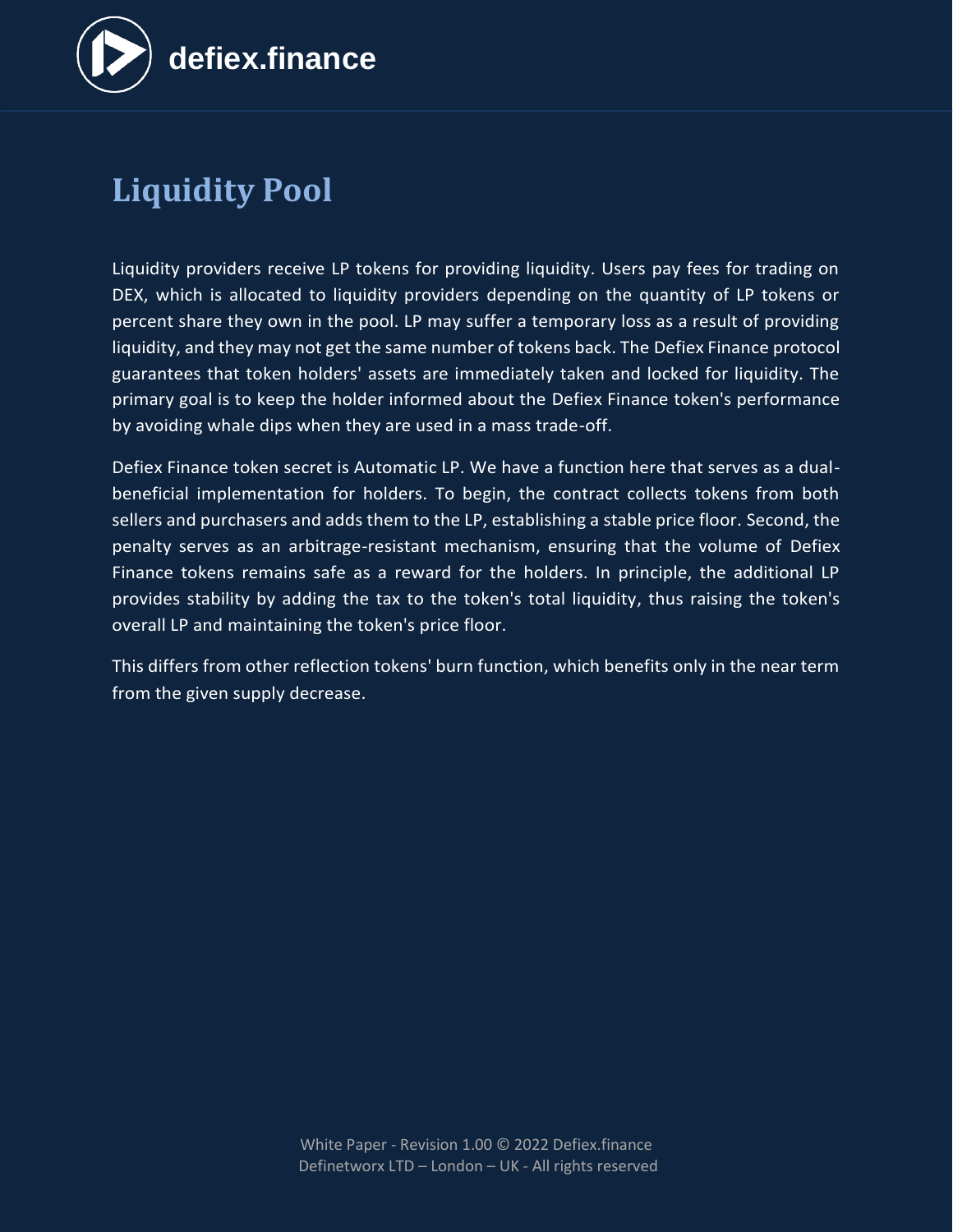

### <span id="page-17-0"></span>**Benefits of participating in the Liquidity pool:**

- $\checkmark$  Liquidity pools guarantee that DeFi protocols, particularly decentralized exchanges and lending platforms, have enough liquidity.
- $\checkmark$  Liquidity isn't solely available to the well-heeled market makers. In a pool, anyone can offer liquidity.
- $\checkmark$  By leveraging their liquidity provider tokens on various DeFi protocols, liquidity providers have access to numerous layers of earning opportunities.
- $\checkmark$  By earning governance tokens and voting with them, liquidity providers can participate in the decision- making process of a protocol for which they offer liquidity.
- $\checkmark$  Liquidity pools allow traders to transact without fear of losing their money.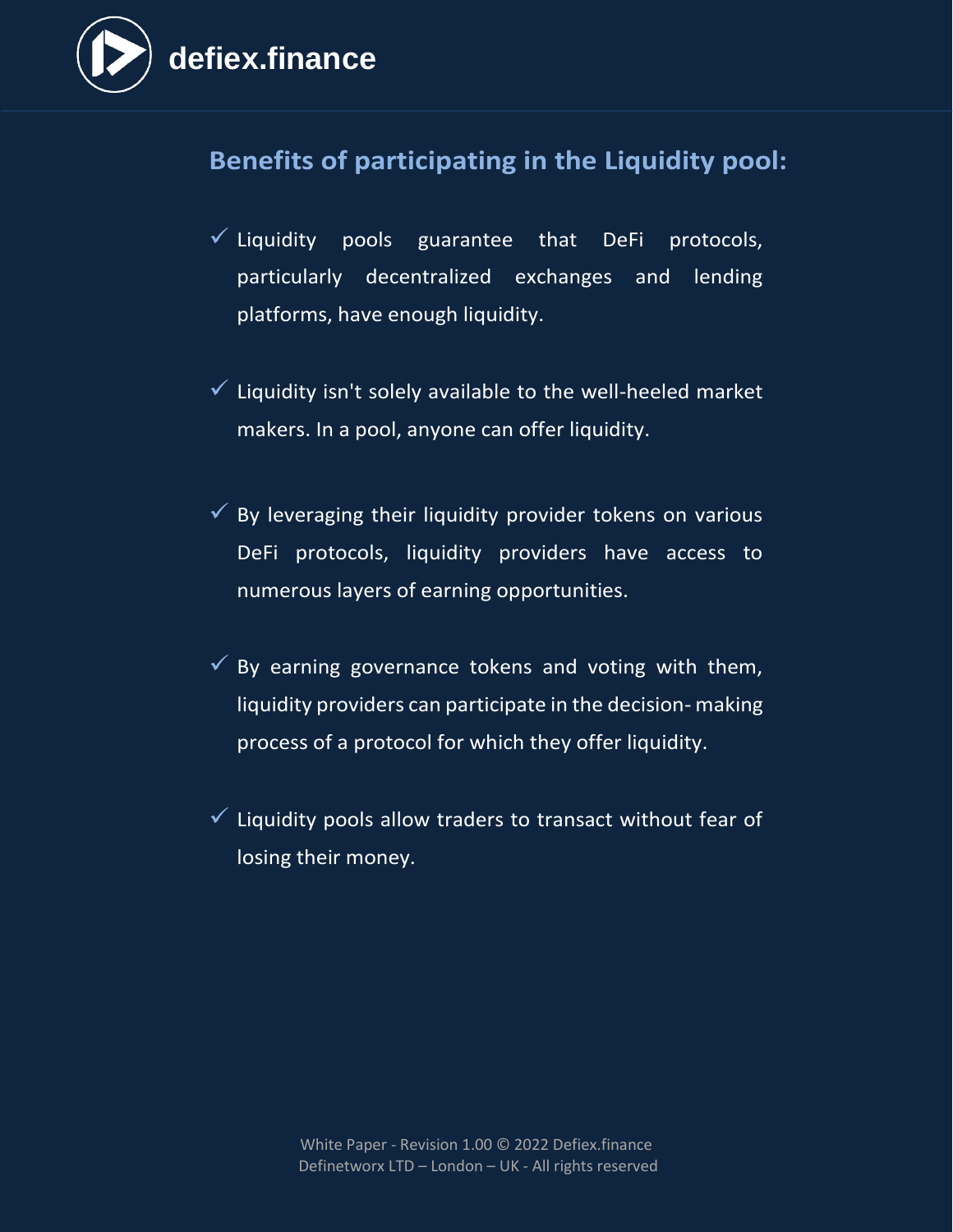

# <span id="page-18-0"></span>**Reflection**

REFLECTION, also known as static rewards, aims to prevent price collapses and valuation bubble busts caused by liquidity provider (LP) farming rewards. Manual burns assist in rewarding and informing the community. The manual burn's circumstances and quantities are publicised and monitored. During larger collapses, this automatic liquidity pool offers stability. When whales sell great positions, automatic LP keeps the price from fluctuating too much.

The reflected method successfully enables token holders to hold their tokens depending on percentages completed and total tokens owned by owners. Static rewards play an important part in addressing various issues to provide investors with earnings depending on the number of tokens exchanged in the market. This method is designed to satisfy early adopters who want to sell their tokens after earning high APYs.

This method attempts to relieve some of the negative sell pressure on the token that has been created by early adopters selling their tokens after harvesting insanely high APYs. 5% of the tax fee is given to all tokens holders as a reflection or reward.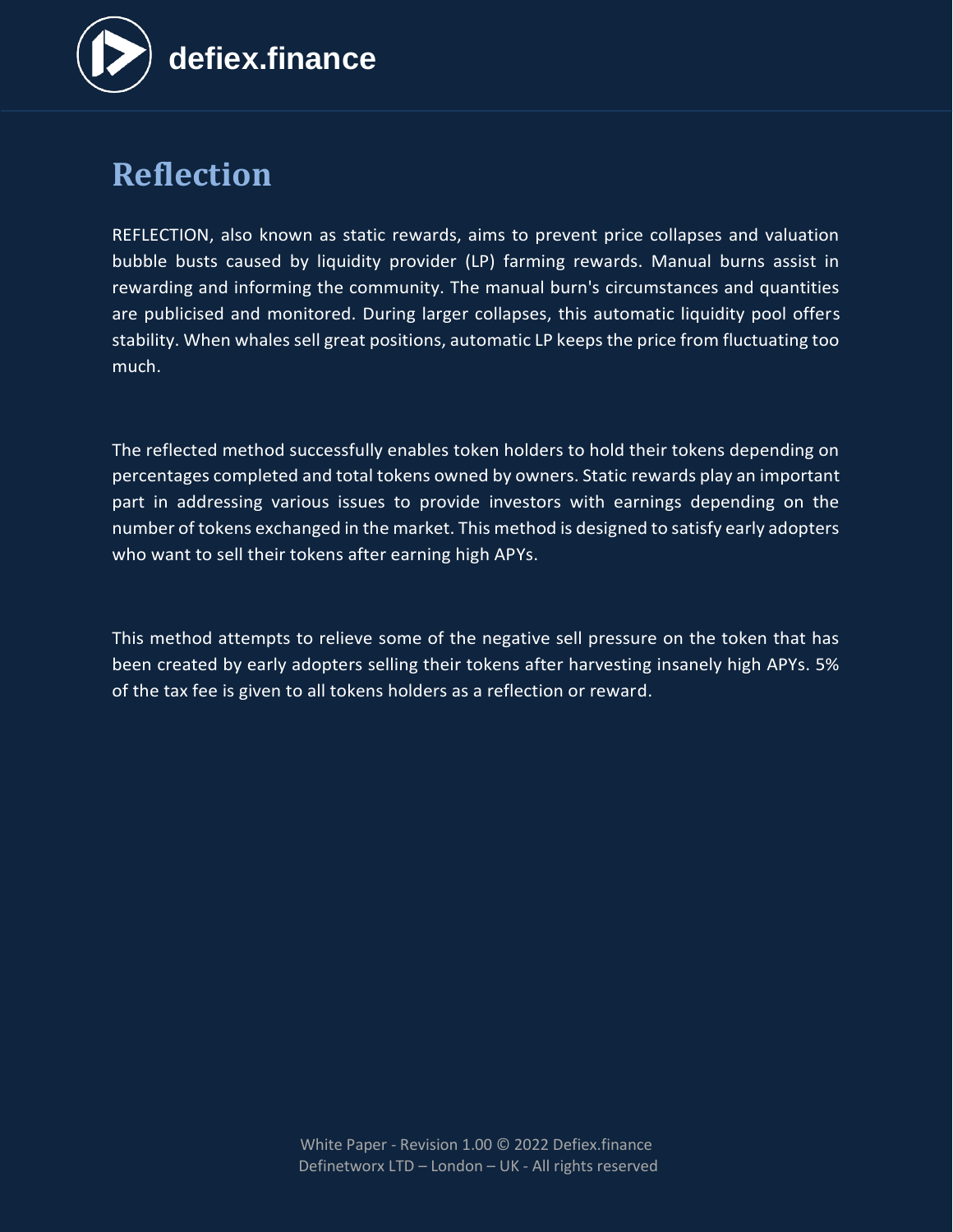

# <span id="page-19-0"></span>**Learning Platform**

Education is not attainable for everyone. Barriers such as inequality, location and unconventional learning styles obstruct people's ability to reach their full potential. Defiex Finance Foundation uses innovative technologies to eliminate these barriers. Our mission is to empower learners across the globe with our evolutionary education platform.

The Defiex Finance platform is a blockchain-based decentralised education service platform. The main purpose of Defiex Finance is to create an ecosystem on blockchain to improve the educational area, especially after the Covid pandemic

Our ecosystem contains multiple platforms.

- E-Learning Platform
- Defiex Finance Marketing
- Native Currency
- Defiex Finance Financial Ecosystem

The cryptocurrency industry is rapidly expanding; it has already shaken up the financial system, and its technology is beginning to disrupt key industries worldwide. Although still in their early phases, cryptocurrency and blockchain technology have the potential to become a vital element of the future.

Defiex Finance serves as a global hub for everyone interested in learning more about decentralised blockchain technology. Understanding blockchain, cryptocurrencies, and decentralised finance technologies can be challenging and daunting if you have no technical expertise. The importance of education in the Blockchain and crypto sector cannot be overstated; clearing up misconceptions about the field and educating the general public on the technology should be our top priority. People will be able to comprehend the intricacies of decentralised blockchain in our ecosystem to participate in the burgeoning crypto economy and decentralised platforms.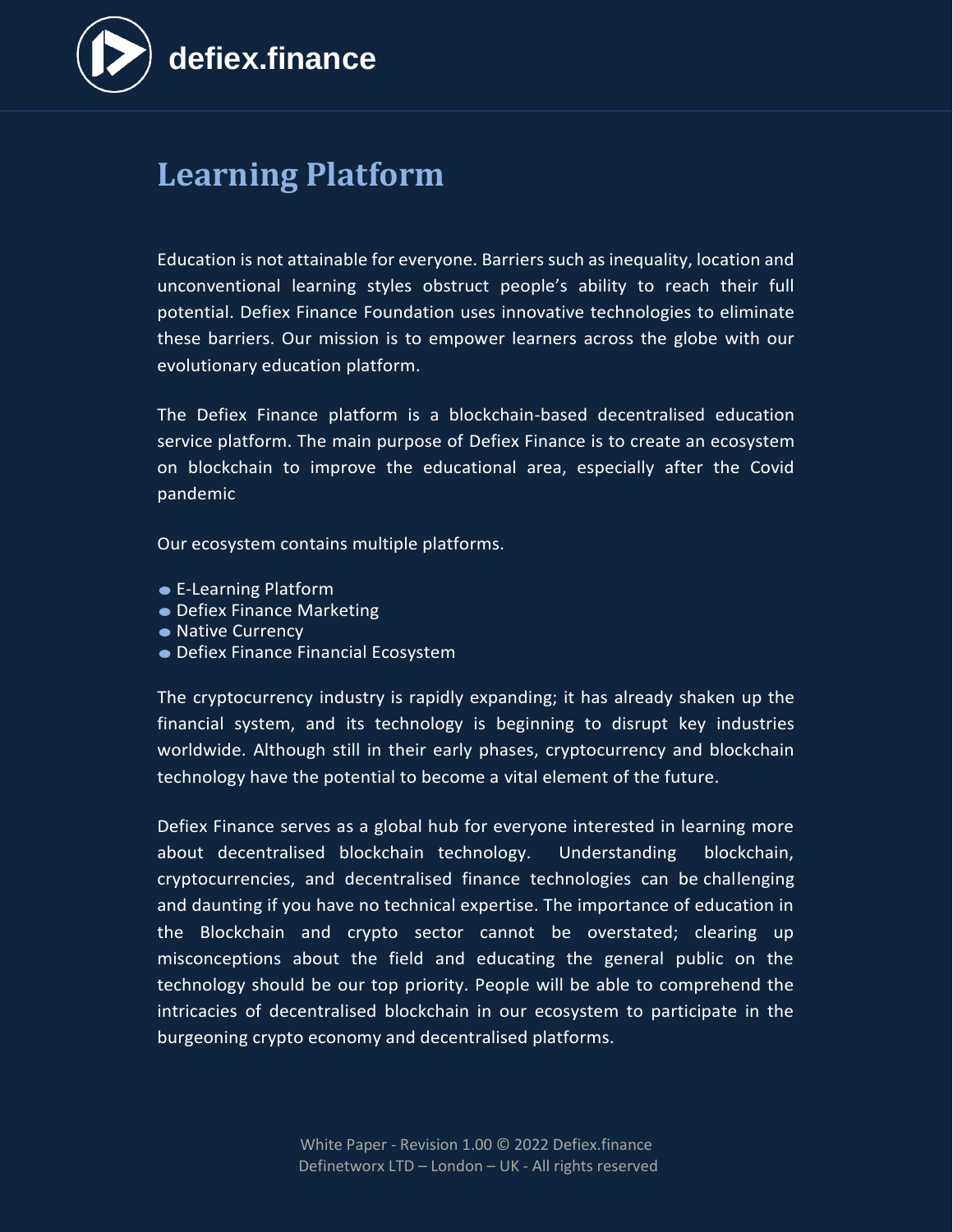

Defiex Finance is a well-known platform that provides the ideal instructional framework for blockchain and crypto technology. We provide an educational platform for those interested in learning more about DEFI, Decentralized Exchanges, Blockchain, Tokenization, Crypto, and all other new technologies and innovations in the Decentralized Finance Market. Our classes are designed to introduce and educate each student about the world of cryptocurrency.

# <span id="page-20-0"></span>**What is DeFi?**

Decentralized Finance or "DeFi" refers to decentralized applications for finance, such as saving, lending, and exchange.

Decentralized applications or "dApps" are computer applications whose code is written in a series of related smart contracts. These contracts are often referred to collectively as "protocols." What distinguishes dApps from regular applications is that they are typically permanent—they will exist as long as the blockchain hosting the protocol exists and cannot be changed or manipulated by malicious actors. They are also open, meaning that any computer can participate in the network, and access is not limited to a single or pre-defined group.

Payment blockchains enable peer-to-peer digital transactions. Prior to cryptocurrencies, digital payments had to rely on centralized record-keepers, like banks and credit card companies. Even when you send money through other services, what you're actually sending is an "IOU" that depends on bank infrastructure.

Cryptocurrencies are can be considered as a unit of account, store of value, and medium of exchange within the system—and can transfer actual value digitally without a centralized third party.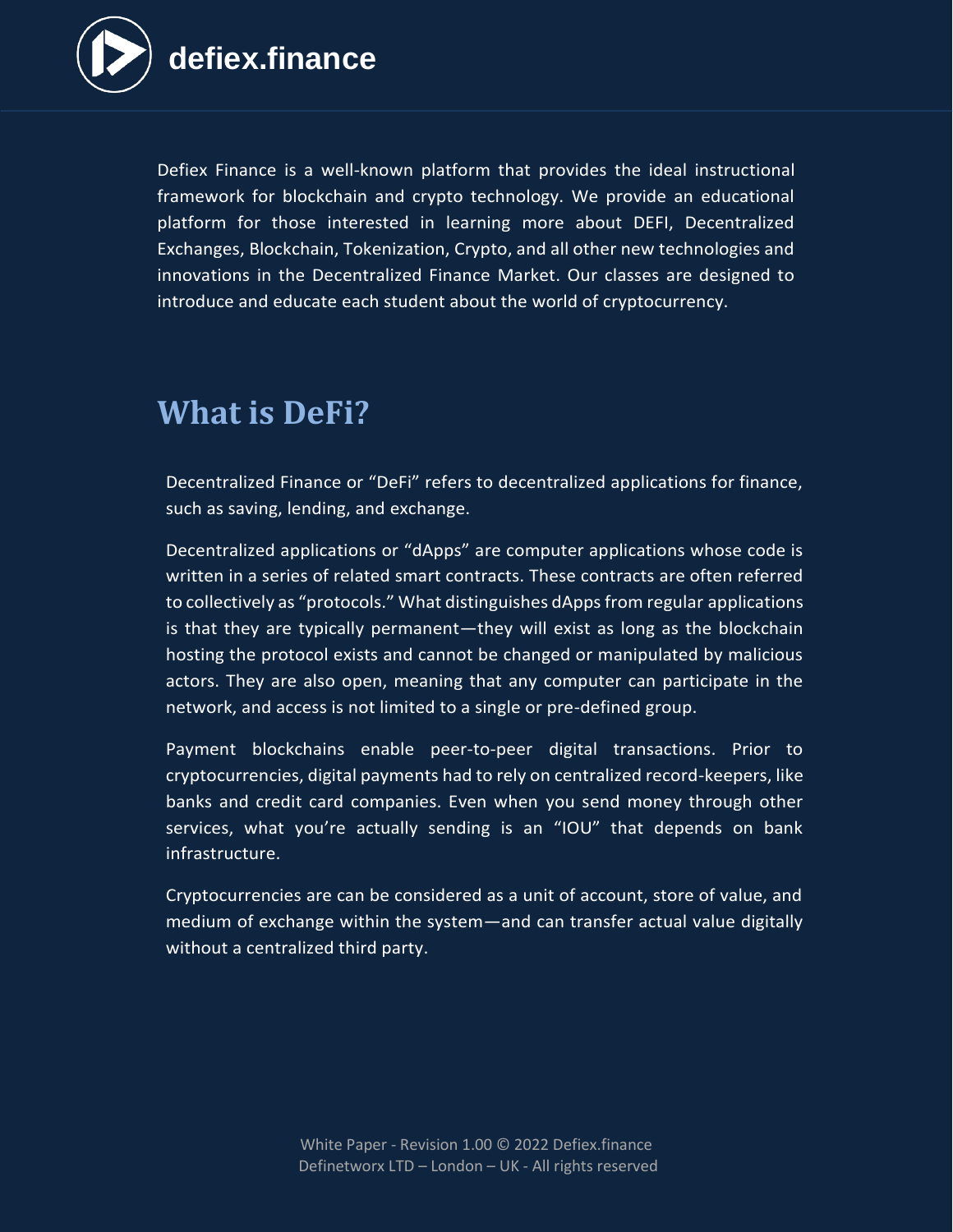

# <span id="page-21-0"></span>**Why DeFi matters?**

Cryptocurrencies allow for low cost, nearly instantaneous, borderless, peer-topeer transfers of actual value. They aren't subject to the business hours of mainstream financial institutions. Most importantly, they have low barriers to entry. This opens extraordinary opportunities to help underserved communities in regions around the world. Payment blockchains could open up access to financial services for over two billion unbanked people worldwide. Mobile wallets make it cheaper and easier for migrant workers to send money home to their families in another country.

Cryptocurrencies can provide a safer store of value in countries experiencing hyperinflation. Most people think sending money online is as easy as sending an email, but that's only the case for those who are fortunate to have access to the right financial services. For the more than 20% of Americans who are unbanked or underbanked, the existing options are slow, expensive, and limited—locking millions out of economic opportunities.

Payment blockchains have the potential to improve current payment systems. For those who don't have a bank account to receive digital deposits, cryptocurrencies can be used to distribute aid efficiently, securely, and at low cost, while utilizing the transparency of the blockchain to fight waste, fraud, and abuse.

If fintech companies like PayPal or Venmo revolutionized the frontend of consumer finance, DeFi revolutionizes the backend—laying new pipes and rails that are easier to use, access, audit, upgrade, and build on. Making it cheaper and easier to participate in the financial system will inevitably lead to greater financial inclusion. And, like credit unions, giving consumers control over and membership in the consumer finance products they use will lead to better outcomes.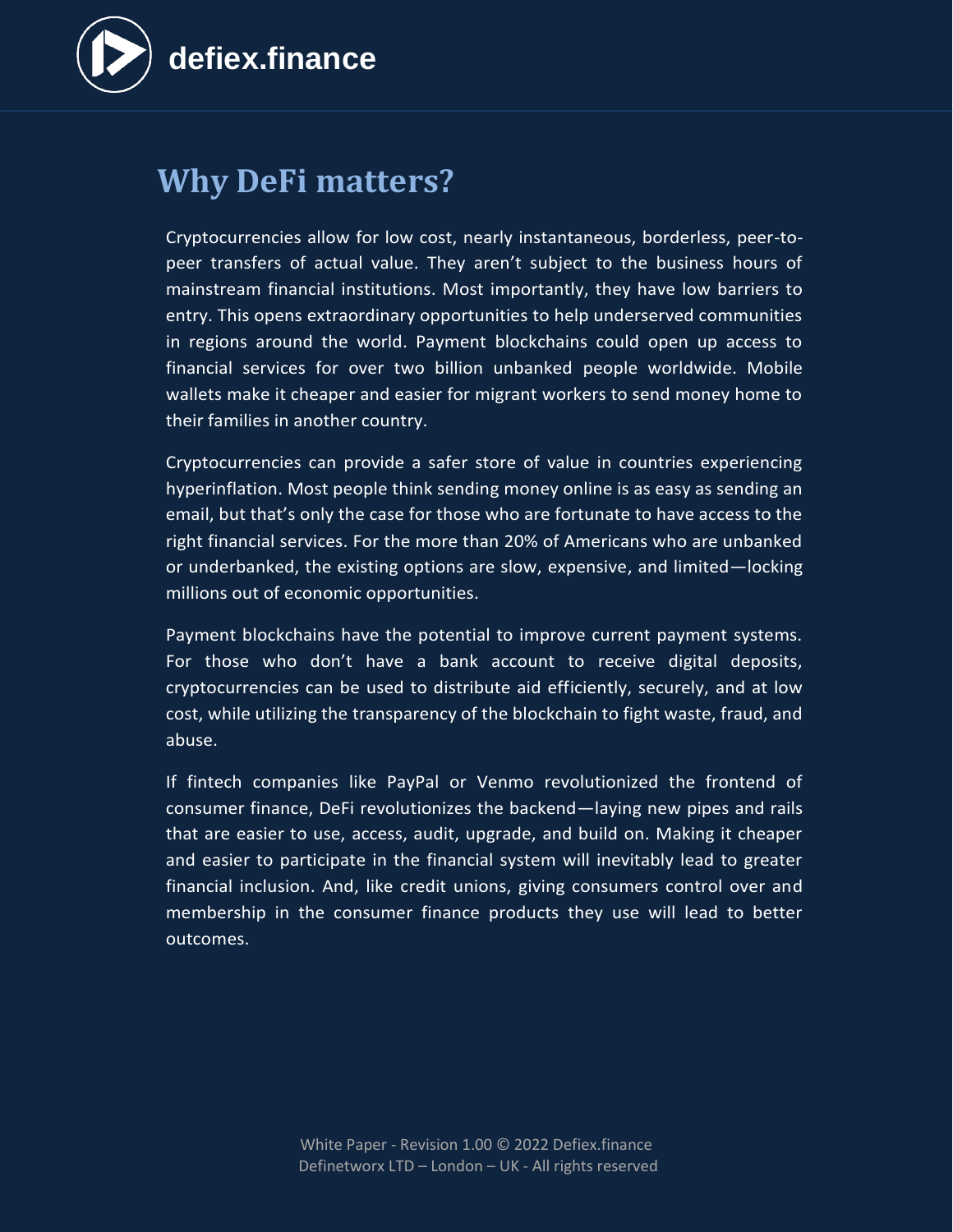

Decentralized financial services embrace the core values of the open internet, including:

- ✓ *Open access to anyone in the world*
- ✓ *Commitment to open source code*
- ✓ *Permissionless adaptation by third-party developers*
- ✓ *Lower fees*
- ✓ *Encryption-backed security and privacy*
- ✓ *Transparent, accountable governance.*

### <span id="page-22-0"></span>**Defiex Finance Exchange**

Defiex Finance refers to financial solutions based on blockchain technology that allows their stakeholders to conduct digital transactions. The blockchain, which includes cryptocurrencies, is essentially a public ledger for digital assets. Defiex Finance might entail lending, sending, or investing in crypto.

It is an easy, fast, and secure exchange truly decentralized. We will create an ecosystem where people will launch their decentralized Exchange. It is a peer-topeer (P2P) that connects buyers and sellers to exchange their tokens for the desired one. The Exchange is non-custodial, meaning users control their private keys when transacting on a DEX platform.

# <span id="page-22-1"></span>**Advantages**

#### <span id="page-22-2"></span>**1-No KYC/AML**

**KYC/AML (Know Your Customer and Anti-Money Laundering) compliance is the norm for OUR exchanges. For regulatory reasons, individuals must often submit identity documentation and proof of address. Our DEX doesn't demand any documents for verification purposes make the user completelyanonymous**

#### <span id="page-22-3"></span>**2-Aditional Features:**

- **\* Powerful Matching Engine Multi-layer Security \* Instant KYC and AML Verification**
- **\* Preferred Trader Selection Admin Panel \* Support Team**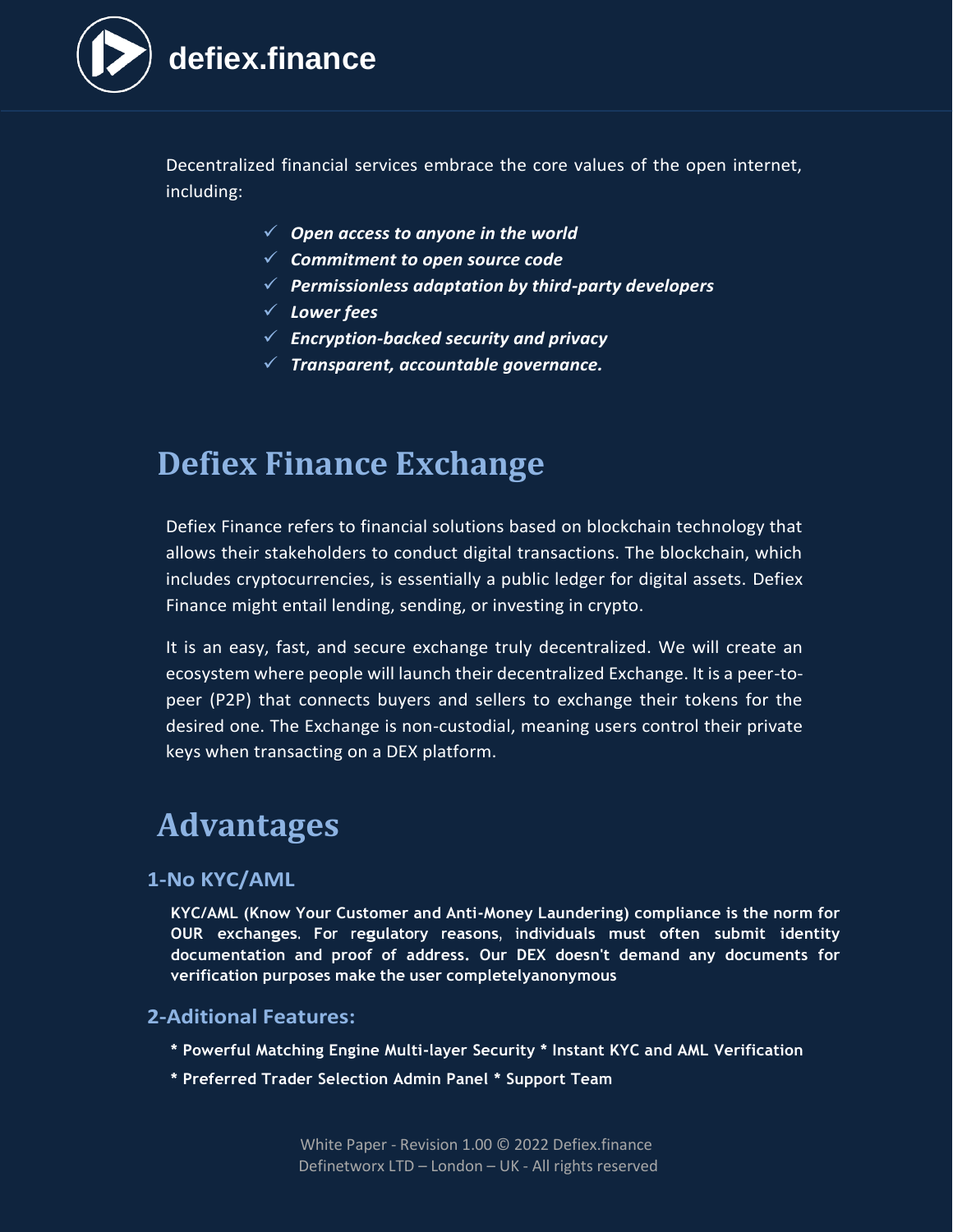

# <span id="page-23-0"></span>**Charity**

Defiex Finance is a ground breaking new system designed to revolutionize charitable giving. we encourage our holders to donate to charity to fulfil our ongoing projects and other linked charity organization.

Our vision is to use the token for charity to provide an ongoing income for charitable projects deemed appropriate for support by our community. We are striving to combat with aforestation and habitat rescue., Defiex Finance will donate part of the fees in favor of afforestation and tree planting and the choice of the type of tree that will be planted can be made by our customer when purchasing the package. Your votes decide the percentage of the total donated to each charity, as we want our contributions to be a reflection of what's important to you, our community.

By using the blockchain system to donate to charities, our system provides complete transparency toward charitable donations and reflects shareholders' voices. We aim to bring significantly more money and donor engagement to all charitable foundations we work with.

<span id="page-23-1"></span>

A block is then added to the chain providing a transparent record of the transaction.

White Paper - Revision 1.00 © 2022 Defiex.finance Definetworx LTD – London – UK - All rights reserved

is fully auditable.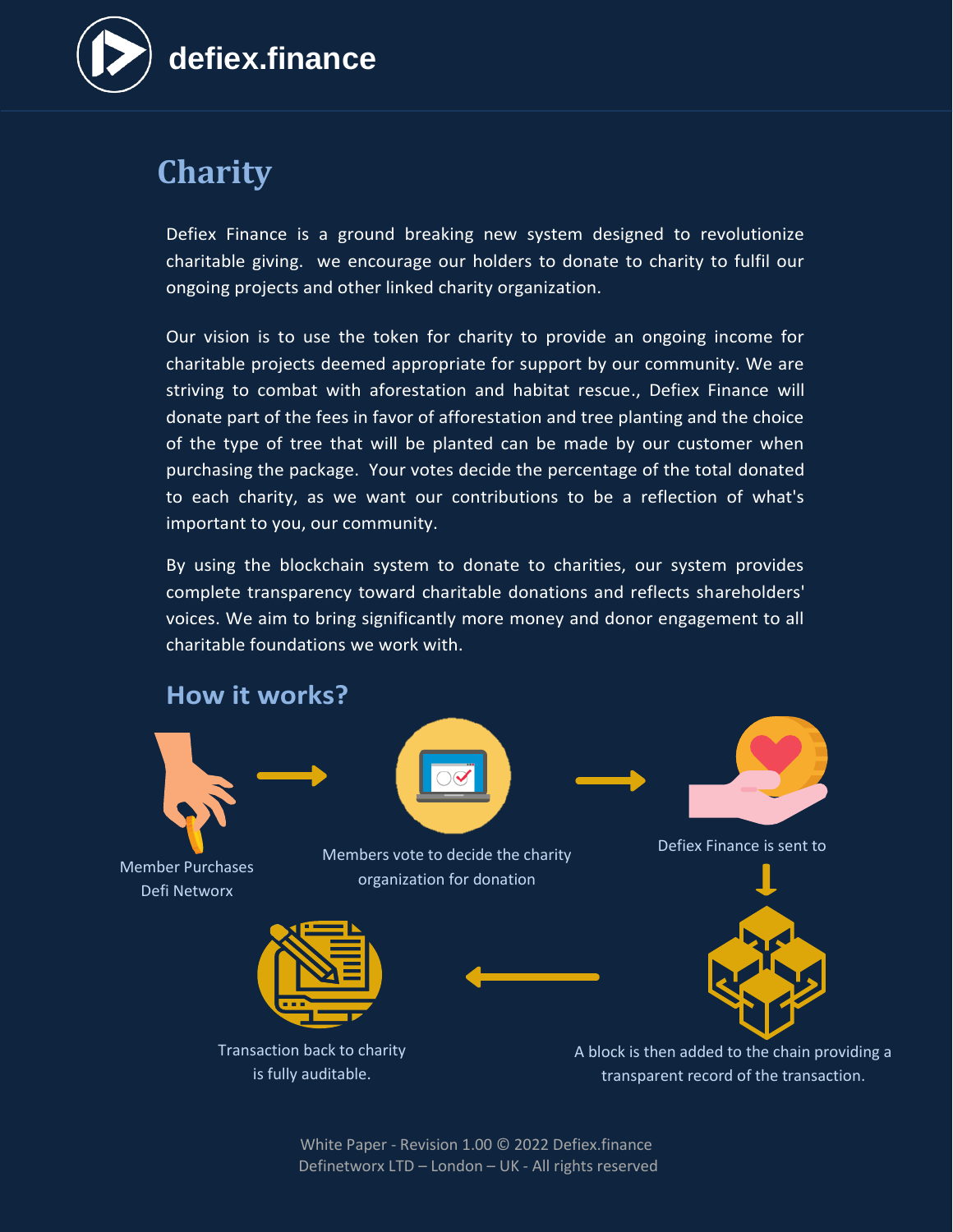<span id="page-24-0"></span>

# **Features of Defi Networx**



#### **Wealth Reimagined**

We believe in bridging the relationship between what investors need and the distance they're from it. So we've entered the blockchain network to offer better opportunities starting with the Defi Networx.



#### **Imagine Possibilities**

We expand possibilities and challenge the status quo. Tokens that pay dividends gives you better investment options in DEFI world.



#### **Less Risk, More Reward**

Defiex Finance Is The one of Highest Reflection token! | Earn Holding rewards By staking! Claiming isn't needed, as it is automatically sent to your wallet.



#### **Redefining Investment Culture**

The traditional way of investing involves detailed analytics, pattern recognition, and constant risk tolerance. Defiex Finance digital removes the need for critical thinking and having to make sophisticated decisions. Instead, we improve upon our ideas with a hybrid approach to Innovation.



**Opportunities**

Long-term thinking is at the centre of our core values. Our focus is on building opportunities and innovating possibilities for all virtual market lovers. Thinking along the paths of consistency and making better plan of action highlight our commitment to excellence.

#### **Security**

Safety, security, and trustworthiness are our top priorities. The many benefits that blockchain and smart contracts bring make it harder to go back to solutions that often failed. We thrive on the cuttingedge of secured technology solutions.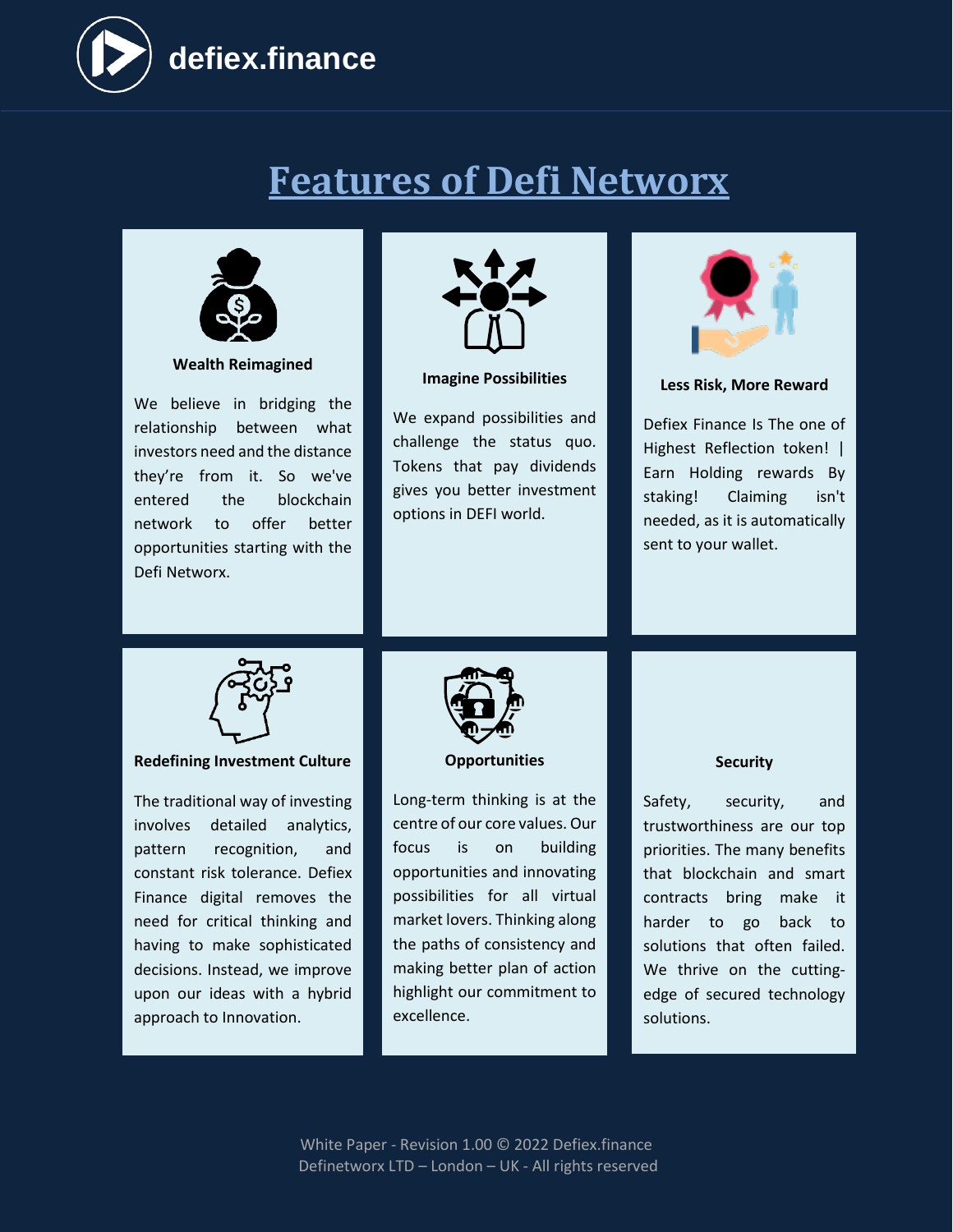



<span id="page-25-0"></span>

|                | Treasury Reserves Project ----------------------------- 40% |  |
|----------------|-------------------------------------------------------------|--|
|                |                                                             |  |
|                |                                                             |  |
|                |                                                             |  |
| $\blacksquare$ |                                                             |  |
|                |                                                             |  |
|                |                                                             |  |

White Paper - Revision 1.00 © 2022 Defiex.finance Definetworx LTD – London – UK - All rights reserved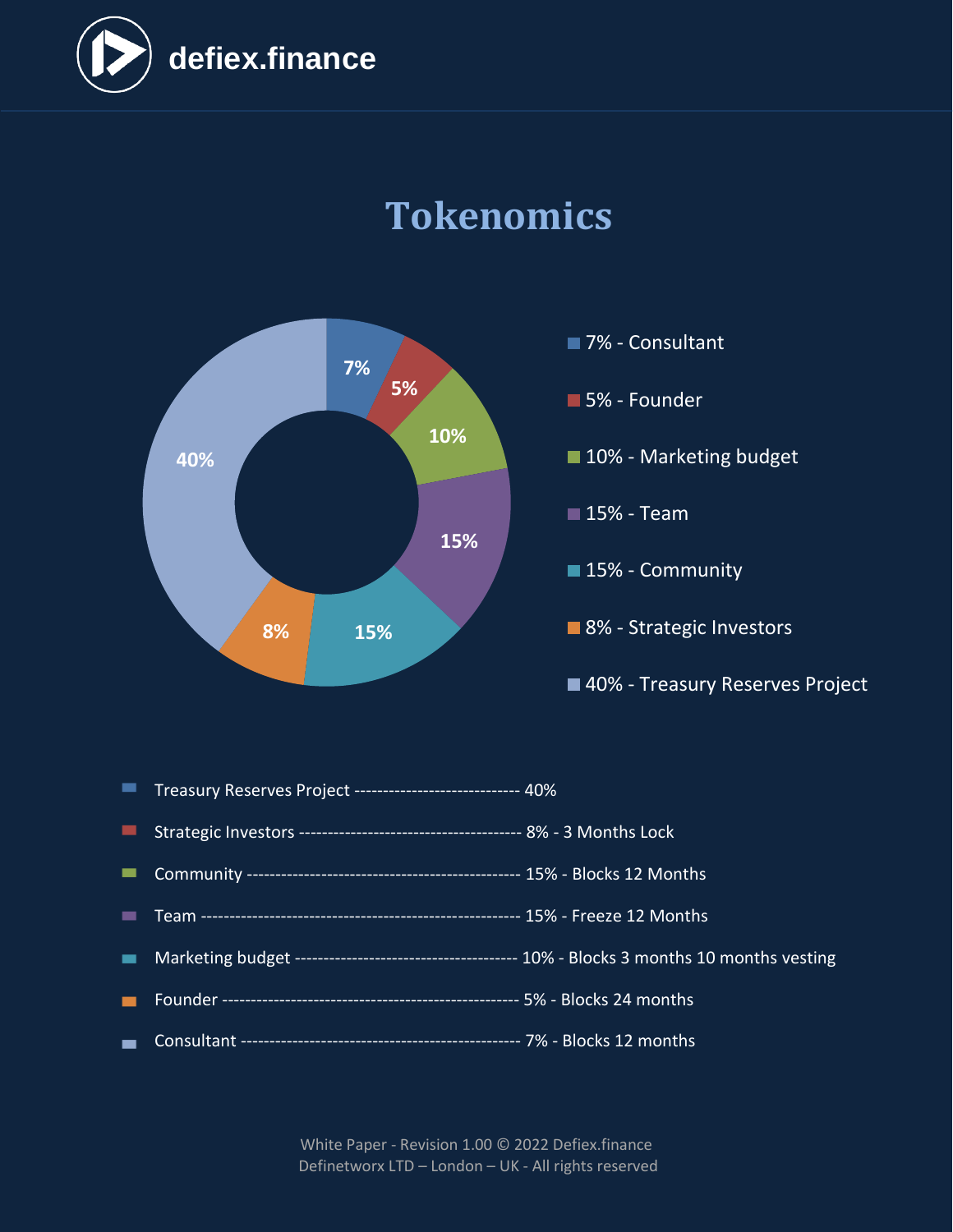

- $\checkmark$  AWARDS: Total raised: \$5M
- ✓ Round Seed Harvest \$ 510K Price \$ 0.0075 68MTokens
- $\checkmark$  Round A collection \$500K Price \$0.0125 40MTokens.
- $\checkmark$  Round Pre-Public Collection \$ 1M Price \$ 0.0150 67MTokens.
- $\checkmark$  Public round collection \$3M Price \$0.0275 110MTokens.
- $\checkmark$  Total Tokens in Rounds 285 MTokens.
- $\checkmark$  DEFIEX Token Interest (Reserved): 515MTokens Linear montly.
- $\checkmark$  Interest proposed variable APR.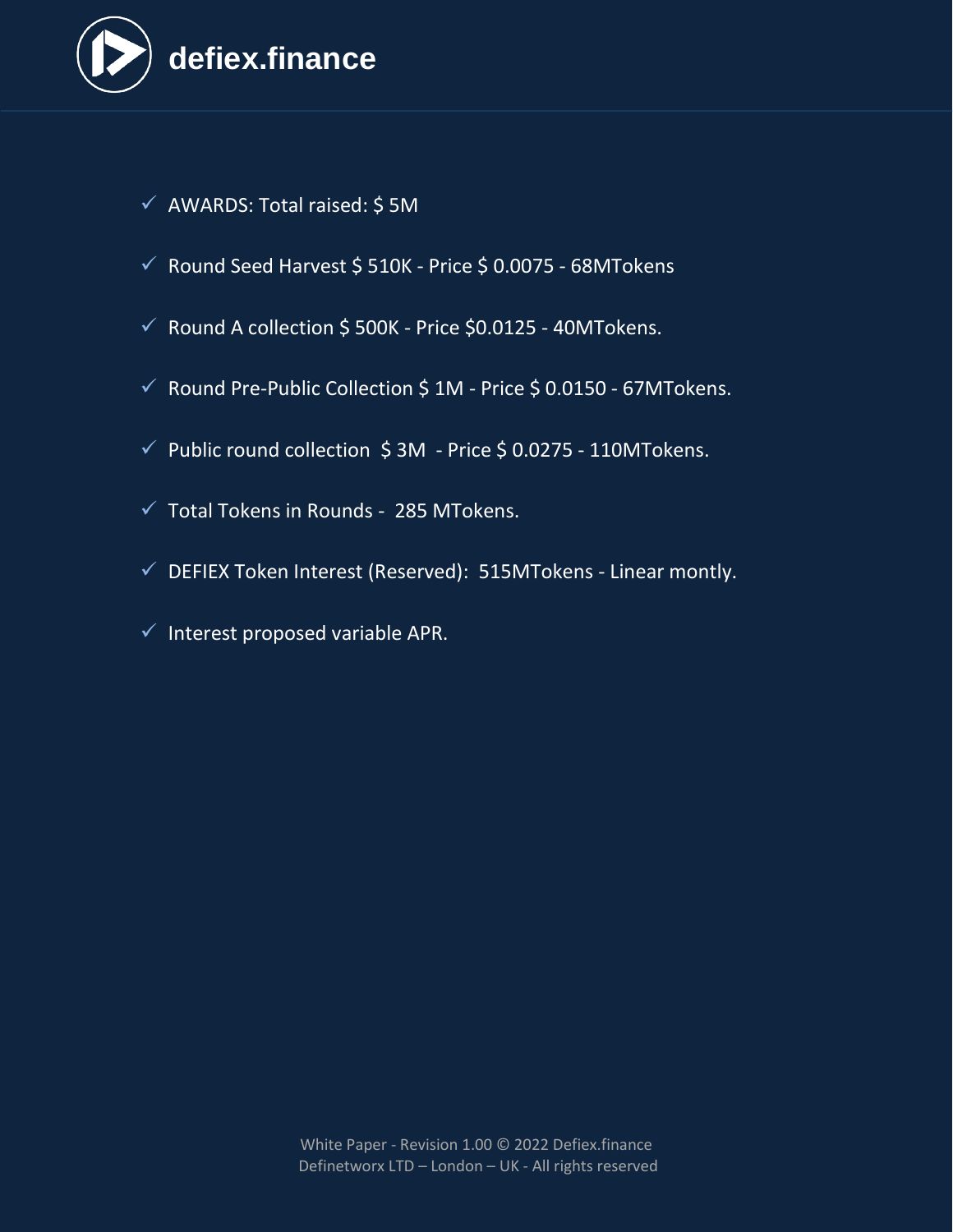

# <span id="page-27-0"></span>**Chief Executive Officer**

We are a team of leading fintech specialists, crypto innovators, blockchain developers, investors, and partners to help you take a step ahead in life by profiting from the next frontier of growth opportunities.

As our firm is built on a strong foundation of intellectual and financial capital, we focus on attracting highly talented people. We create an atmosphere that rewards initiative, independent thinking, and integrity. Our solid financial base, including strong capital, ensures our capacity to deliver on our commitments. Furthermore, the deep expertise of the team gives us the foundation of intellectual capital on which we draw.



<span id="page-27-1"></span>**Norberto Parisella CEO**

A Venture Capitalist for the past 10 years Norberto has invested in several companies. His extensive expertise includes developing strategies for sales and marketing as well as general business development and connecting with technology leaders in the space. Parisella has also worked in the corporate world as a professional trader with Saxo bank trading in forex commodities and CFD. He has also collaborated with Russian, American and European certified engineers within the blockchain industry.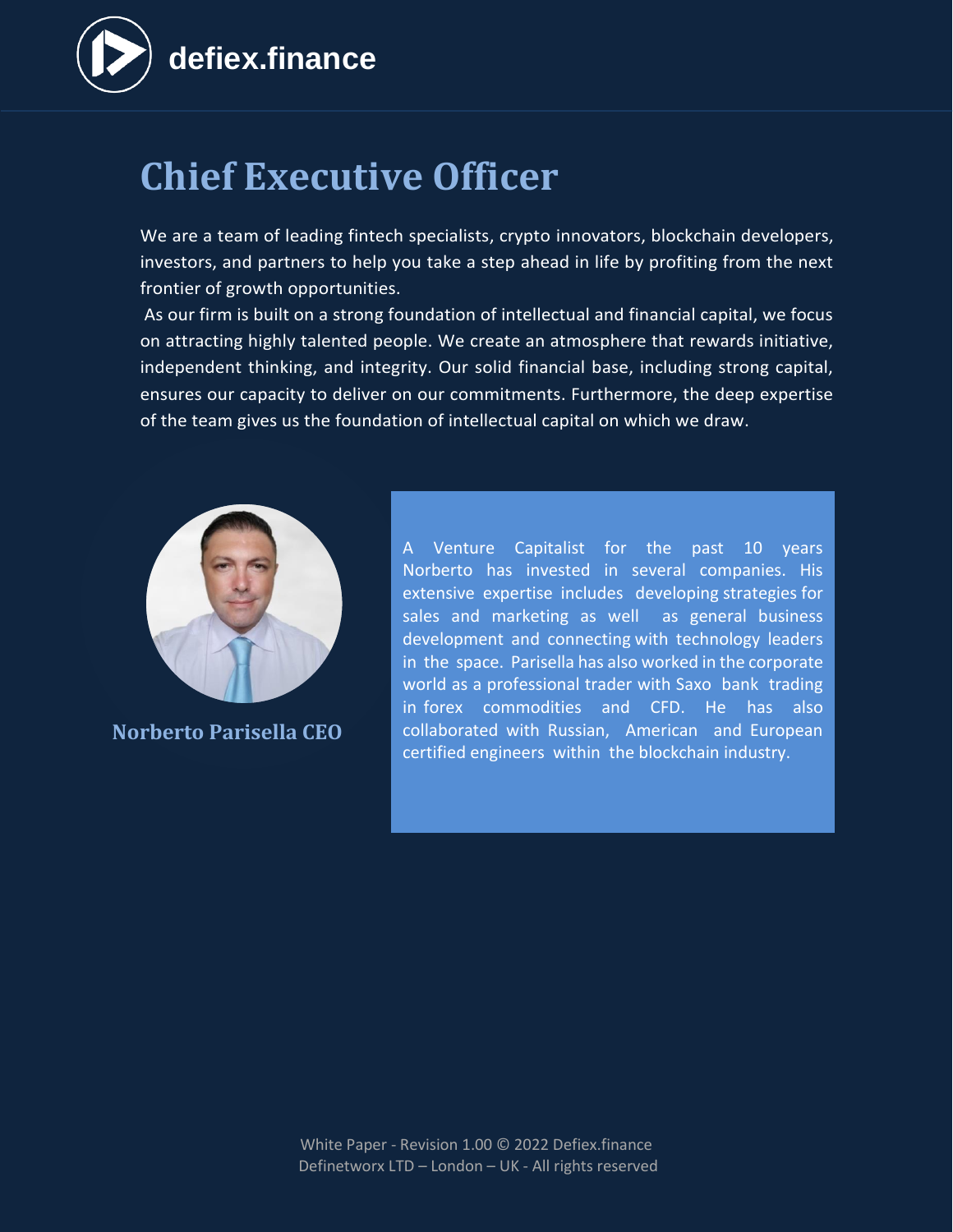

# <span id="page-28-0"></span>**Why Choose Defi Networx?**

#### **Transparency & immutability**

With the Defi Networx, each time exchange of token is recorded on the BINANCE blockchain, an audit trail is present to trace where they came token from. This can not only help improve security and prevent fraud in exchange-related businesses, but it can a lso help verify the authenticity of the traded assets

#### **Lower Fees**

The fees associated with Defiex Finance transactions are far less than those associated with debit, credit cards as well as wire transfers, and BACS payments.

#### **Transaction traceability**

Defiex Finance is far more secure than other record-keeping systems because each new transaction is encrypted and linked to the previous transaction. Defiex Finance is formed by a complicated string of mathematical numbers and is impossible to be altered. This immutable and incorruptible nature of Defiex Finance makes it safe from falsified information and hacks once formed.

#### Ease to use

Ease of use is the reason why Defiex Finance token has value. All you need is a smart device, an internet connection and instantly you become your own payments and money transfers.